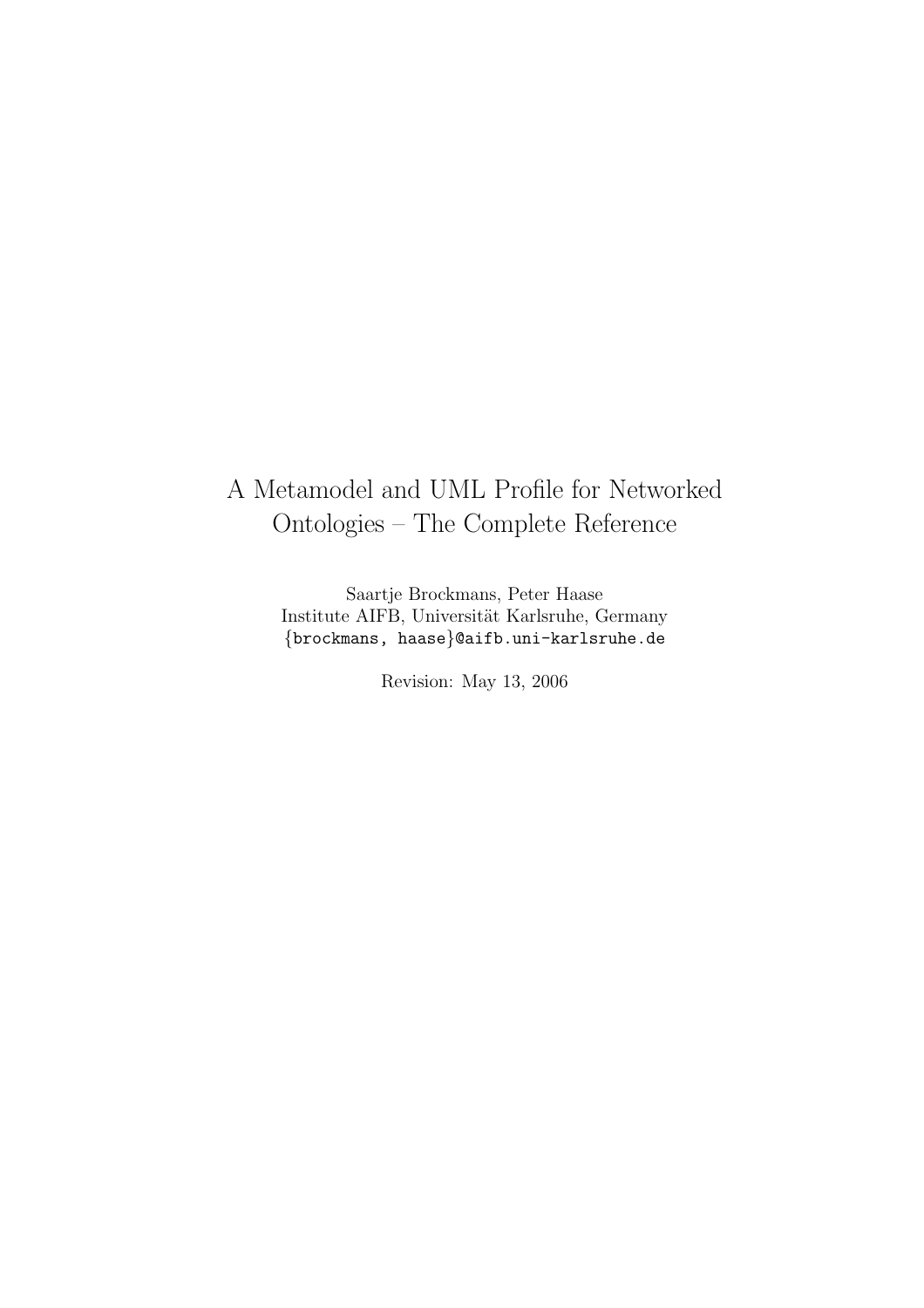### Abstract

In this paper we present integrated MOF compliant metamodels and UML profiles for OWL DL, the Semantic Web Rule Language (SWRL) and Ontology Mappings. Based on these metamodels and profiles, UML tools can be used for visual modeling of rule-extended ontologies and ontology mappings.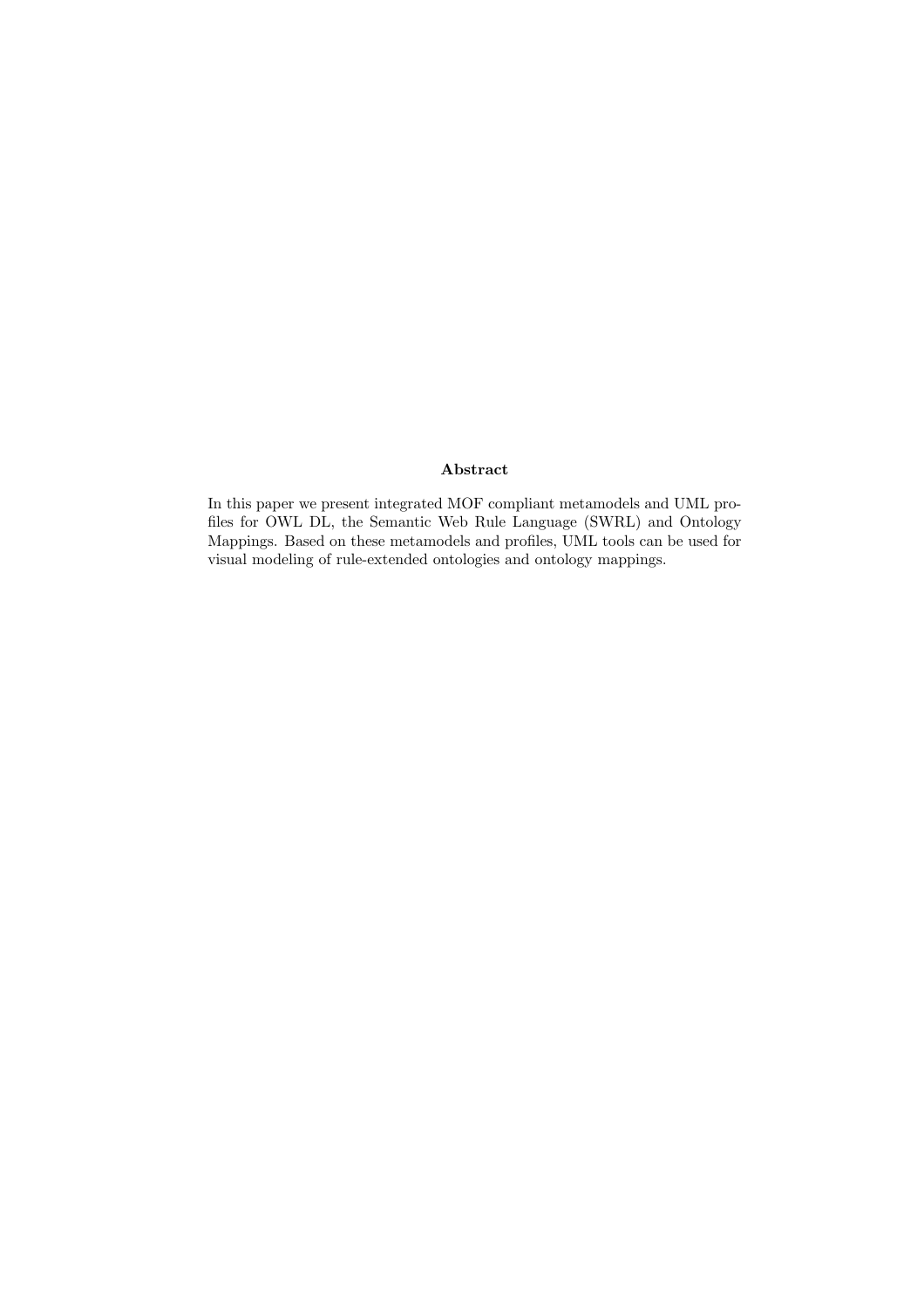# **Contents**

| $\mathbf{1}$   |         |            | <b>Metamodeling for Ontologies</b>                                                    | $\bf{3}$       |
|----------------|---------|------------|---------------------------------------------------------------------------------------|----------------|
|                | 1.1     | Motivation |                                                                                       | 3              |
|                | 1.2     |            |                                                                                       | $\overline{4}$ |
|                |         | 1.2.1      |                                                                                       | $\overline{5}$ |
|                |         | 1.2.2      | Ontology Definition Metamodels                                                        | $\overline{5}$ |
|                | 1.3     |            |                                                                                       | 6              |
| $\mathbf{2}$   |         |            | The OWL Metamodel                                                                     | 8              |
|                | 2.1     |            |                                                                                       | 8              |
|                | 2.2     |            |                                                                                       | 9              |
|                | 2.3     |            |                                                                                       | 15             |
|                |         | 2.3.1      |                                                                                       | 15             |
|                |         | 2.3.2      |                                                                                       | 15             |
|                |         | 2.3.3      |                                                                                       | 18             |
|                |         | 2.3.4      |                                                                                       | 19             |
|                |         | 2.3.5      |                                                                                       | 19             |
| 3              |         |            | The Rule Metamodel                                                                    | 21             |
|                | $3.1\,$ |            |                                                                                       | 21             |
|                | 3.2     |            |                                                                                       | 21             |
|                |         | 3.2.1      | Rules                                                                                 | 21             |
|                |         | 3.2.2      | Atoms, Terms and Predicate symbols $\hfill\ldots$ $\ldots$ $\ldots$ $\ldots$ $\ldots$ | 22             |
|                | 3.3     |            |                                                                                       | 22             |
|                |         | 3.3.1      | Rules                                                                                 | 23             |
|                |         | 3.3.2      |                                                                                       | 24             |
|                |         | 3.3.3      | Predicate Symbols in Atoms                                                            | 24             |
| $\overline{4}$ |         |            | The Mapping Metamodel                                                                 | $27\,$         |
|                | 4.1     |            |                                                                                       | 27             |
|                |         | 4.1.1      | What do mappings define $? \ldots \ldots \ldots \ldots \ldots$                        | 27             |
|                |         | 4.1.2      | What do mappings preserve $? \ldots \ldots \ldots \ldots \ldots$                      | 28             |
|                |         | 4.1.3      |                                                                                       | 29             |
|                |         | 4.1.4      | How are mappings organized ? $\ldots \ldots \ldots \ldots$                            | 29             |
|                | 4.2     |            | A Metamodel for Ontology Mappings                                                     | 30             |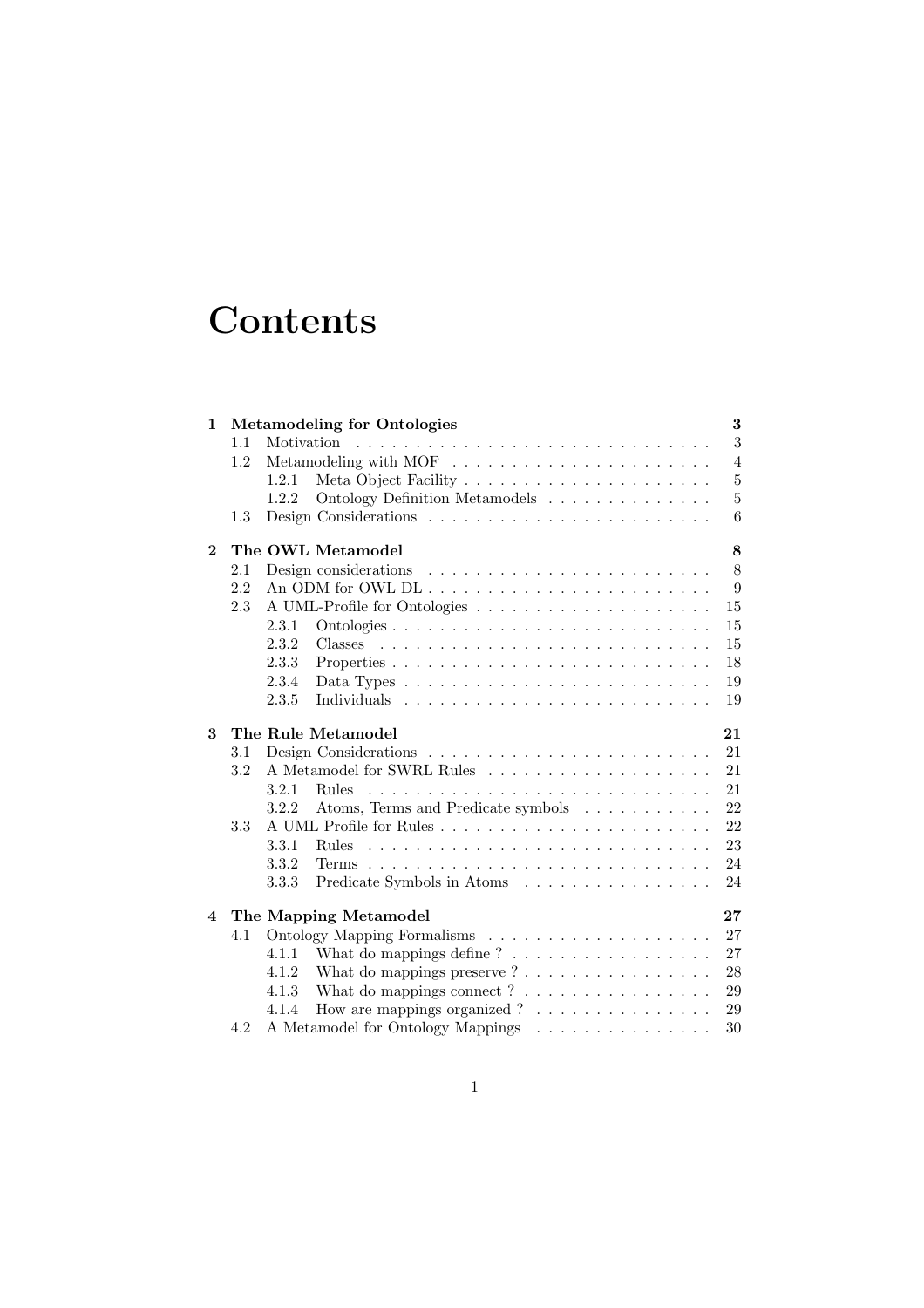| 4.3 A UML Profile for Ontology Mappings 32 |
|--------------------------------------------|
|--------------------------------------------|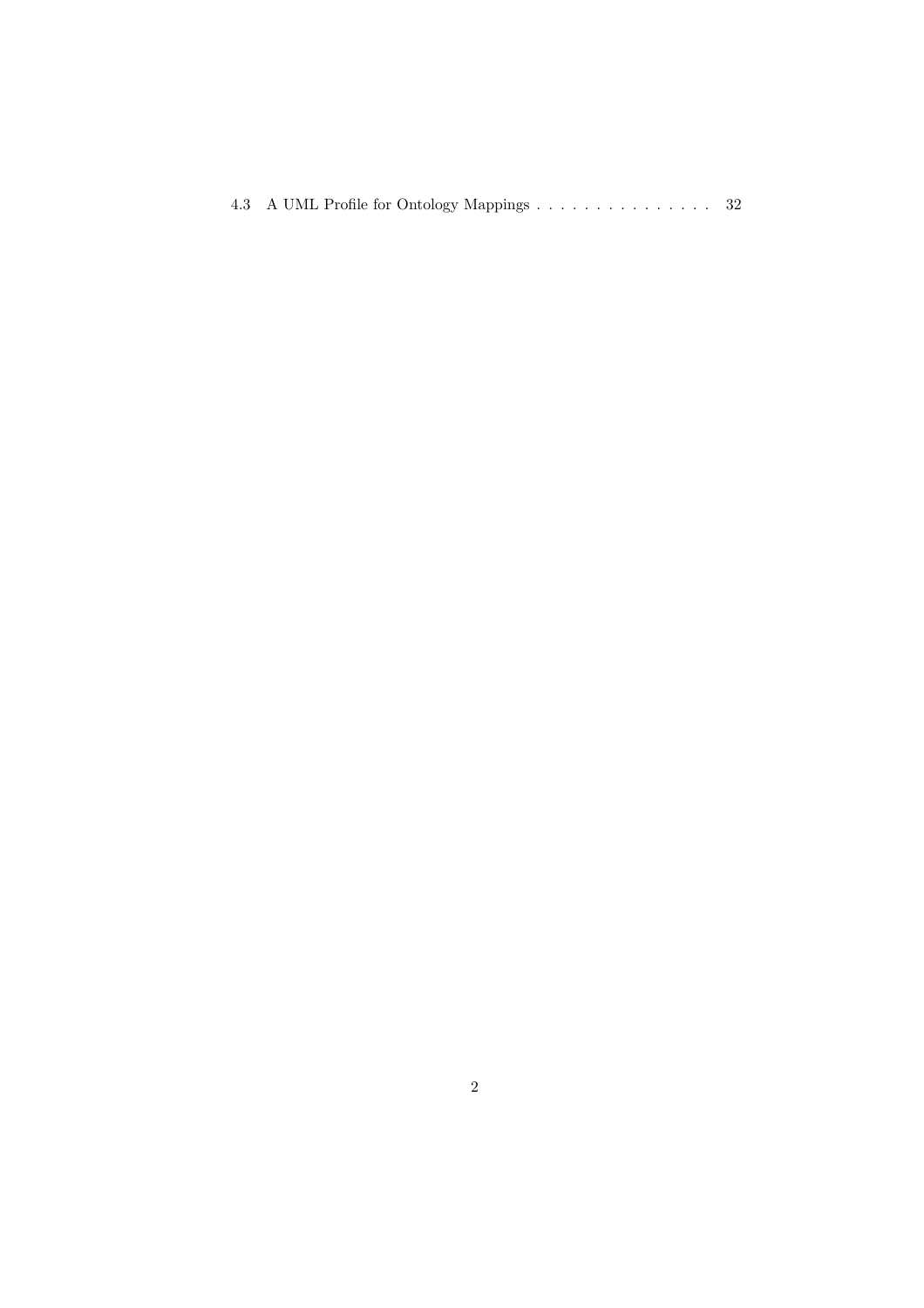# Chapter 1

# Metamodeling for **Ontologies**

## 1.1 Motivation

The metamodeling features of Model Driven Architecture (MDA) provide the means for the specification of modeling languages in a standardized, platform independent manner. In short, the Meta Object Facility (MOF, [Obj02]) provides the language for creating metamodels, UML defines the language for creating models corresponding to specific metamodels. Defining the networked ontology model in terms of a MOF compliant metamodel yields a number of advantages:

Interoperability with Software Engineering approaches In order for semantic technologies to be widely adopted by users and to succeed in reallife applications, it must be well integrated with mainstream software trends. This includes in particular interoperability with existing software tools and applications to put it closer to ordinary developers. MDA is a solid basis for establishing such interoperability. With the networked ontology model defined in MOF, we can utilize MDA's support in modeling tools, model management and interoperability with other MOF-defined metamodels.

Reuse of UML for modeling With respect to interoperability with other metamodels, UML is of particular importance. UML is a well established formalism for visual modeling and recently has been proposed as a visual notation for knowledge representation languages as well . While UML itself lacks specific features of KR languages, the extension mechanisms, UML profiles, allow to tailor the visual notation to the specific required needs.

Independence of particularities of specific formalisms The metamodeling approach of MDA and MOF allows to define the networked ontology model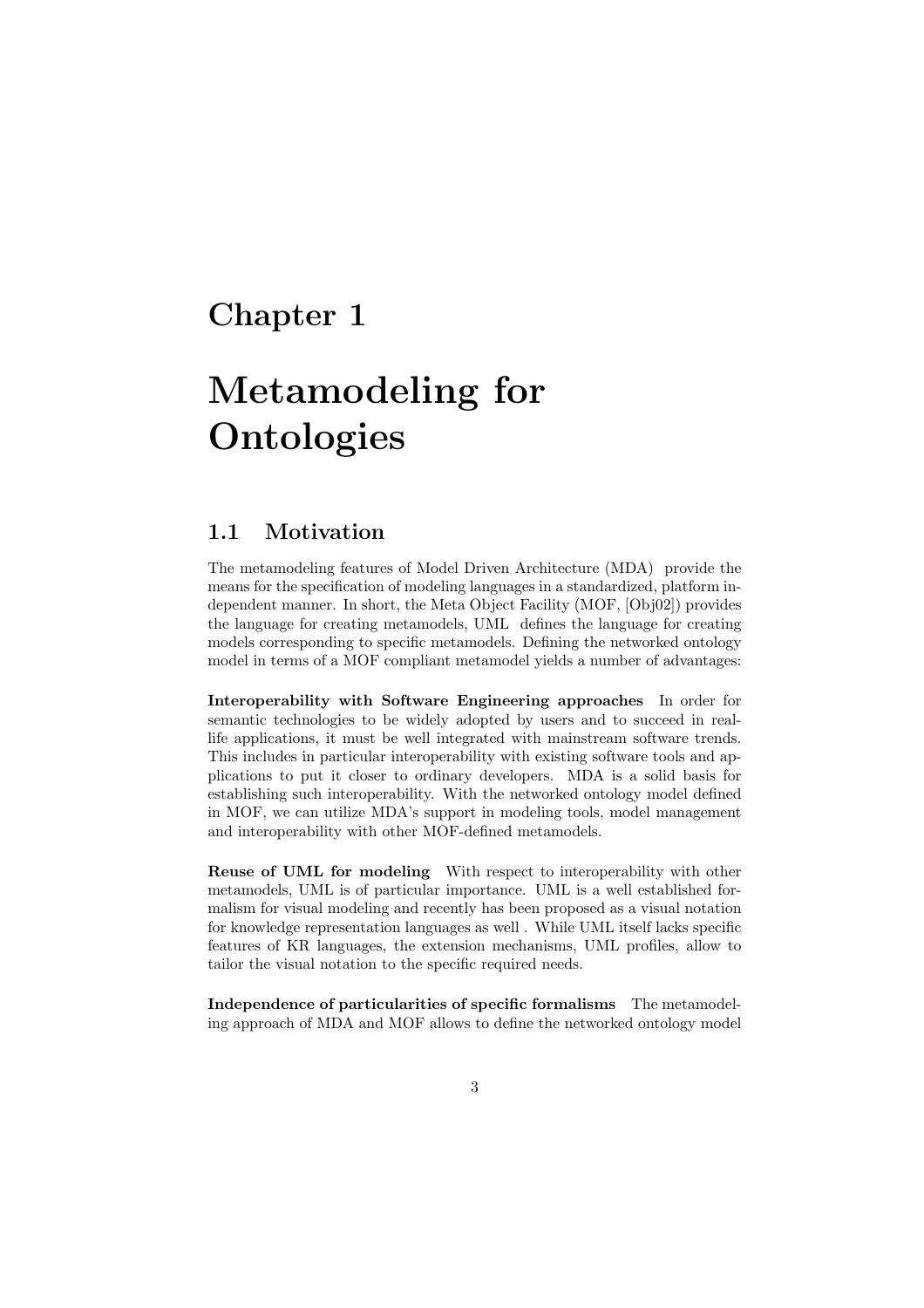in an abstract form independent of the particularities of specific logical formalisms. This enables to be compatible with currently competing formalisms (e.g. in the case of mapping languages), for which no standard exists yet. Language mappings, also called groundings, define the relationship with particular formalisms and provide the semantics for the networked ontology model. Further, the extensibility capabilities of MOF allow to add new modules to the metamodel if required in the future.

## 1.2 Metamodeling with MOF

This section introduces the essential ideas of MOF and shows how a metamodel and a UML profile for networked ontologies fit into this more general picture. The need for a dedicated visual ontology modeling language stems from the observation that an ontology cannot be sufficiently represented in UML  $[\text{HEC}^+04]$ . The two representation mechanisms share a set of core functionalities such as the ability to define classes, class relationships, and relationship cardinalities. But despite this overlap, there are many features which can only be expressed in OWL, and others which can only be expressed in UML. Examples for this disjointness are transitive and symmetric properties in OWL or methods in UML. For a full account of the conceptual differences we refer the reader to [IBM05].

UML methodology, tools and technology, however, seem to be a feasible approach for supporting the development and maintenance of ontologies, rules and ontology mappings. The general idea of using MOF-based metamodels and UML profiles for this purpose is depicted in Figure 1.1 : A metamodel for rule-extended ontologies and ontology mappings as well as a UML profile are grounded in MOF, in that they are defined in terms of the MOF metametamodel, explained further in this section. The UML profile mechanism is an extension mechanism to tailor UML to specific application areas. Our proposed UML profile defines a visual notation for optimally supporting the specification of ontologies, rules and ontology mappings. This visual syntax is based on the metamodel and is independent from a concrete mapping formalism. Mappings in both directions between the metamodel and the profile have to be established.

OWL DL ontologies, SWRL rules and ontology mappings in a concrete language instantiate the metamodel. The constructs of the specific languages have a direct correspondence with those of the metamodel. Analogously, specific UML models instantiate the UML profile. Within the MOF framework, the UML models are translated into definitions based on the above mappings between the metamodel and the UML profile. In case of ontology mappings, in this translation step, so after the visual modeling of the ontology mappings, the decision about a concrete mapping formalism is taken, based on the types of the mappings which were modeled.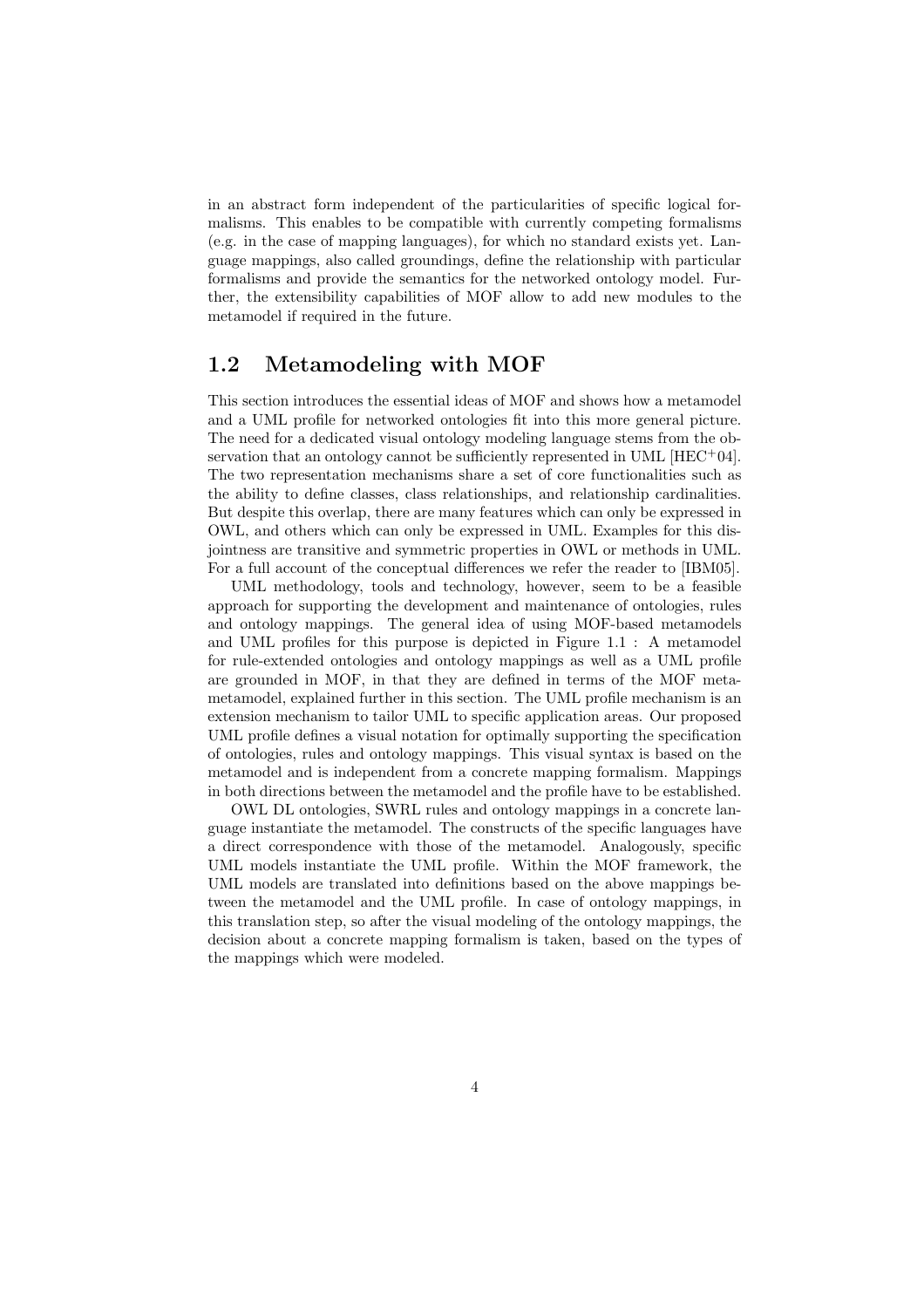

Figure 1.1: How a metamodel and a UML profile for ontologies fit into the picture of the Meta Object Facility framework

### 1.2.1 Meta Object Facility

The Meta Object Facility (MOF) is an extensible model driven integration framework for defining, manipulating and integrating metadata and data in a platform independent manner. The goal is to provide a framework that supports any kind of metadata and that allows new kinds to be added as required. MOF plays a crucial role in the four-layer metadata architecture of the Object Management Group (OMG) shown in Figure 1.2. The bottom layer of this architecture encompasses the raw information to be described. For example, Figure 1.2 contains information about a wine called ElyseZinfandel and about the Napa region, where this wine grows. The model layer contains the definition of the required structures, e.g. in the example it contains the classes used for grouping information. Consequently, the classes Wine and Region are defined. If these are combined, they describe the model for the given domain. The metamodel defines the terms in which the model is expressed. In our example, we would state that models are expressed with classes and properties by instantiating the respective meta classes. Finally, the MOF constitutes the top layer, also called the meta-metamodel layer. Note that the top MOF layer is hard wired in the sense that it is fixed, while the other layers are flexible and allow to express various metamodels such as the UML metamodel or the metamodel for OWL DL ontologies, SWRL rules and ontology mappings.

### 1.2.2 Ontology Definition Metamodels

The general idea of using MOF-based metamodels and UML profiles for the purpose of engineering ontologies is depicted in Figure 1.1 for the OWL ODM: The ODM as well as a UML profile are grounded in MOF, in that they are defined in terms of the MOF meta-metamodel, explained further in this section. The UML profile mechanism is an extension mechanism to tailor UML to specific application areas. UML profiles define a visual notation for optimally supporting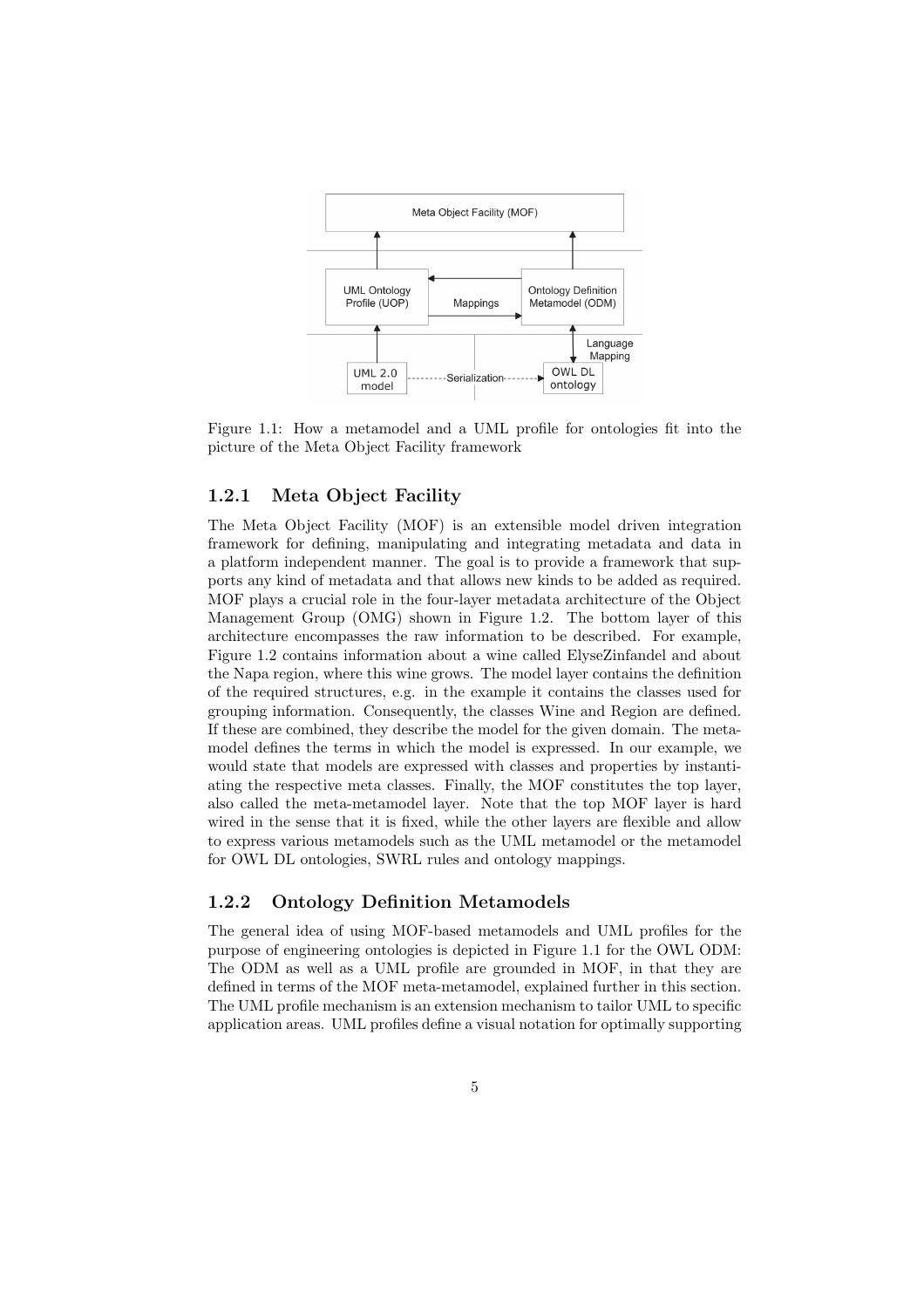





Figure 1.3: Modules of the Ontology Definition Metamodel and possible groundings in ontology languages

the specification of networked ontology model. This visual syntax is based on the metamodel. Mappings in both directions between the metamodel and the profile have to be established.

However, the OWL ODM is just one part of the networked ontology model. Additional modules extend the OWL ODM with specific features of networked ontologies, as shown in Figure 1.3. While the OWL ODM has a direct grounding in the OWL ontology language, the extensions have a generic character in that they are formalism independent and allow a grounding in different formalisms .

# 1.3 Design Considerations

Modularization The metamodel consists of several modules. The core module, i.e. the OWL metamodel, is extended by different modules that provide additional features, e.g. modularization, mappings, etc. In many application scenarios, only particular aspects of the networked ontology model are needed. In these cases, only the relevant modules need to be supported and used.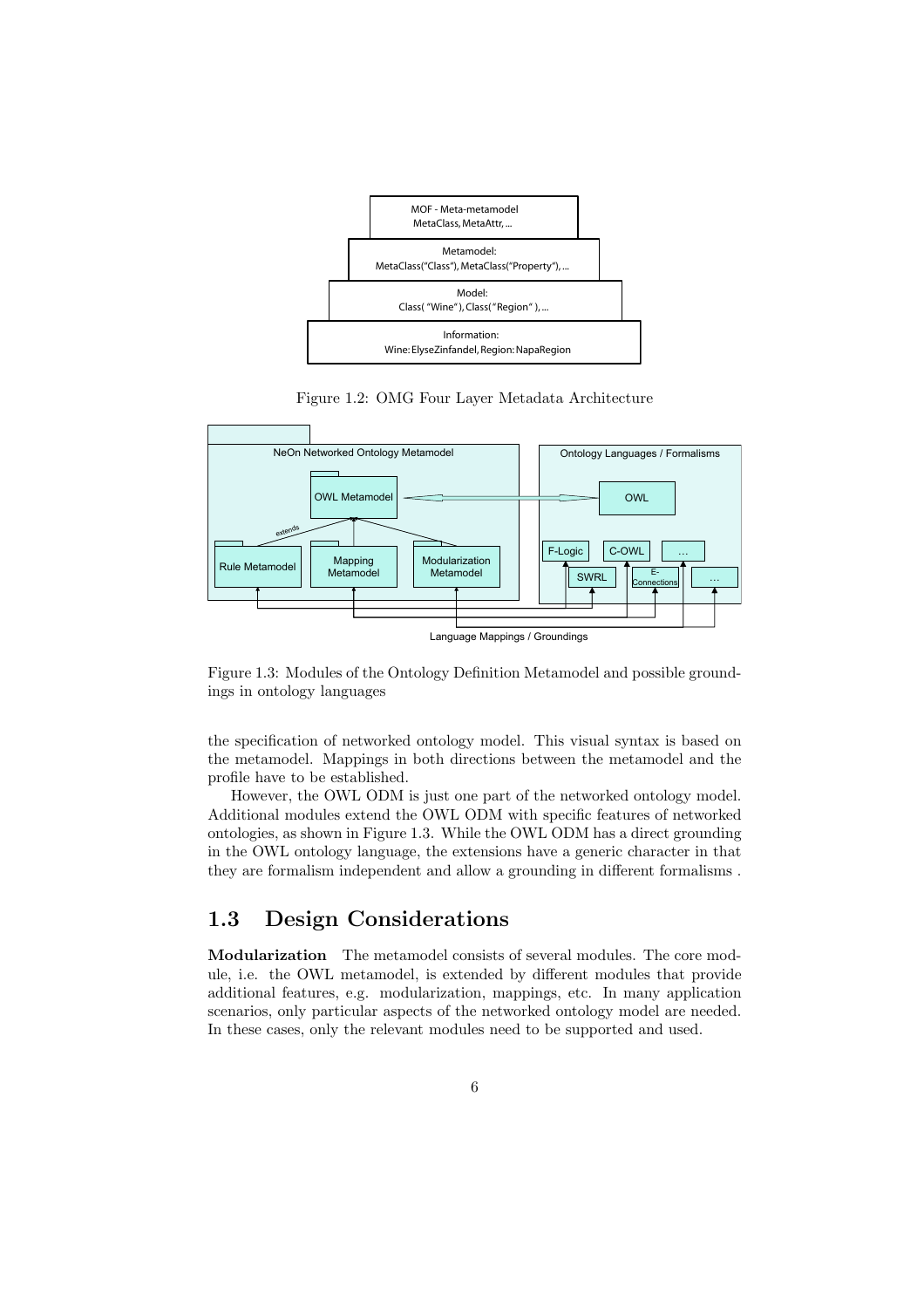Compatibility with standards In terms of the metamodel, two aspects of standards are relevant: The first aspect relates to the fact that we are using a standard formalism - namely the Meta Object Facility - to describe the metamodel. The second aspect relates to the metamodel of networked ontologies itself: A major design goal is compatibility with existing ontology languages. With the Web Ontology Language OWL we have a standard for representing ontologies, therefore we provide a metamodel of OWL directly, with a oneto-one translation. For the other aspects of networked ontologies (mappings, versioning, ... ) no such standards exist yet. In favor of general applicability we therefore provide generic metamodels for these extensions that allow translations to different formalisms, as shown in Figure 1.3 .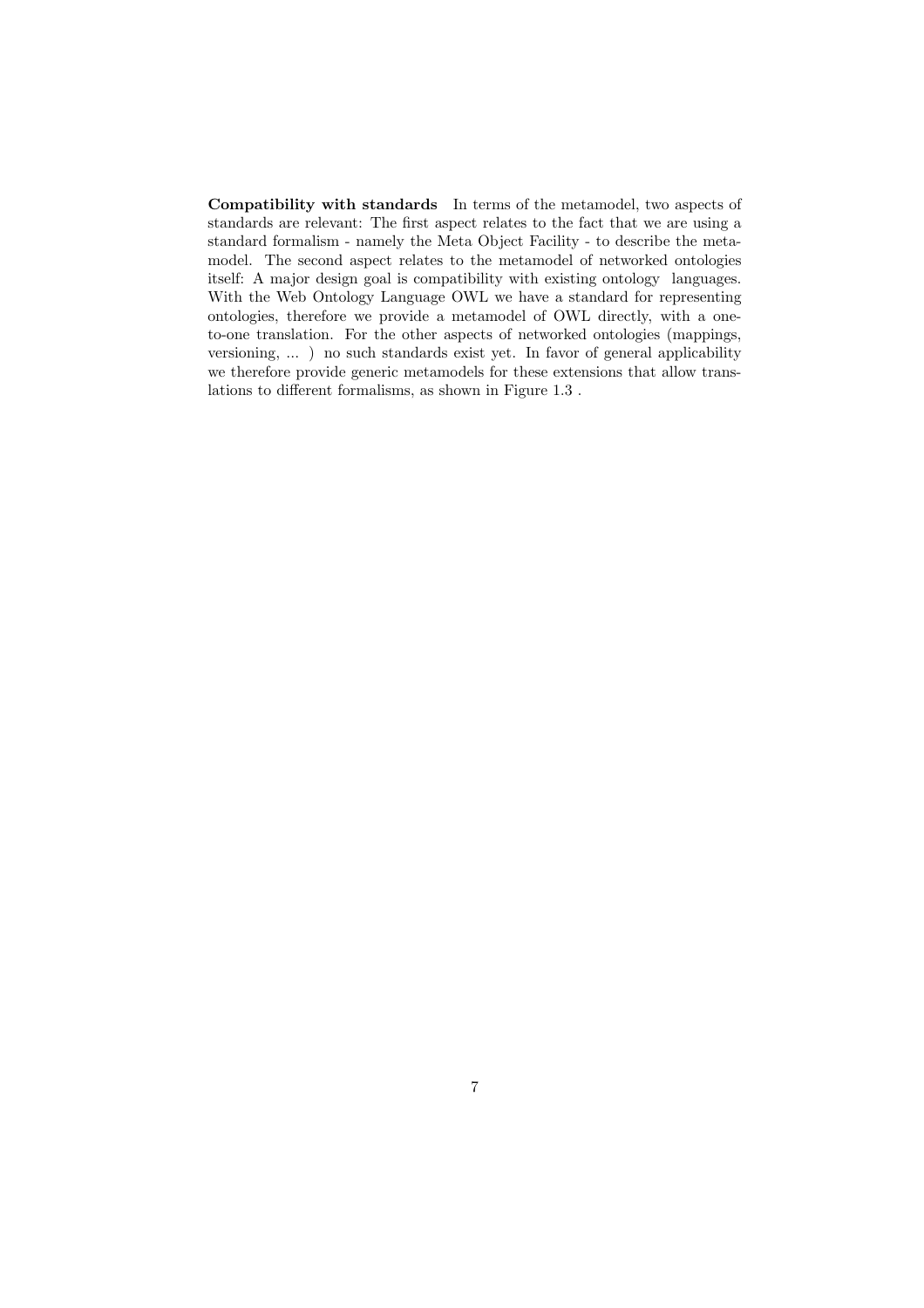# Chapter 2

# The OWL Metamodel

## 2.1 Design considerations

A metamodel for a language that allows the definition of ontologies naturally follows from the modelling primitives offered by the ontology language. OWL ontologies themselves are RDF documents. They instantiate the RDF data model, and use URIs to name entities. The formal semantics of OWL is derived from Description Logics (DL), an extensively researched KR formalism. Hence, most primitives offered by OWL can also be found in a Description Logic. Three species of OWL have been defined. One variant called OWL Full can represent arbitrary RDF components inside of OWL documents. This allows, for example, to combine the OWL language with arbitrary other representation languages. From a conceptual perspective a metamodel for OWL Full necessarily has to include elements for the representation of RDF.

Another variant called OWL DL states syntactic conditions on OWL documents, which ensure that only the primitives defined within the OWL language itself can be used. OWL DL closely corresponds to the SHOIN(D) description logic and all language features can be reduced<sup>1</sup> to the primitives of the SHOIN(D) logic. Naturally, a metamodel for OWL DL is smaller and less complex than a metamodel for OWL Full. Similarly, an OWL DL metamodel can be built in a way such that all elements can be easily understood by people familiar with description logics. A third variant called OWL Lite disallows some constructors of OWL DL, specifically number restrictions are limited to arities 0 and 1. Furthermore, the oneOf class constructor is missing. Other constructors such as class complement, which are syntactically disallowed in OWL Lite, can nevertheless be represented via the combination of syntactically allowed constructors [Vol04][Corollary 3.4.1]. Hence, a metamodel for OWL DL necessarily includes OWL Lite.

<sup>&</sup>lt;sup>1</sup>Some language primitives are shortcuts for combinations of primitives in the logic.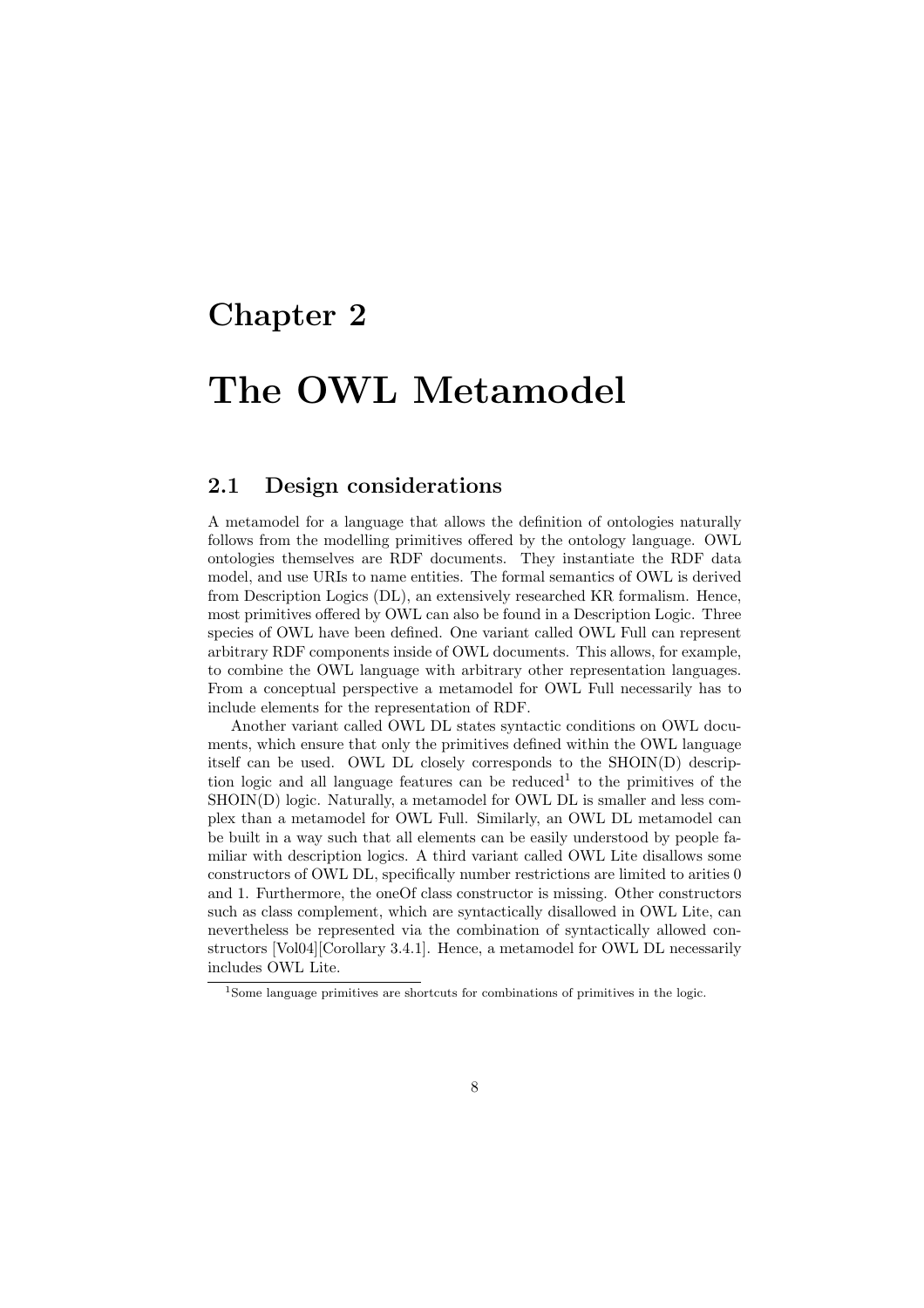

Figure 2.1: Main Elements of the Ontology Definition Metamodel

# 2.2 An ODM for OWL DL

The rest of this section will provide a summary of the OWL language whilst introducing our metamodel. Interested readers may refer to the specifications [Mv03] for a full account of OWL. Our metamodel for OWL DL ontologies ([BVEL04]) has a one-to-one mapping to the abstract syntax of OWL DL and thereby to its formal semantics. It primarily uses basic well-known concepts from UML2. Additionally, the metamodel is augmented with constraints, expressed in the Object Constraint Language ([WK04]), specifying invariants that have to be fulfilled by all models that instantiate the metamodel. The metamodel is augmented with several OCL constraints. Constraints are given in footnotes.

#### Ontologies

URIs are used to identify all objects in OWL. Figure 2.1 shows the central part of the OWL DL metamodel. Among others, it shows that every element of an ontology is a subclass of the class OntologyElement and hence a member of an Ontology.

#### Properties

Properties represent named binary associations in the modeled knowledge domain. OWL distinguishes two kinds of properties, so called object properties and datatype properties. Figure 2.2 shows that both are generalized by the abstract metaclass Property. Properties can be functional, i.e. their range may contain at most one element. Their domain is always a class. Object properties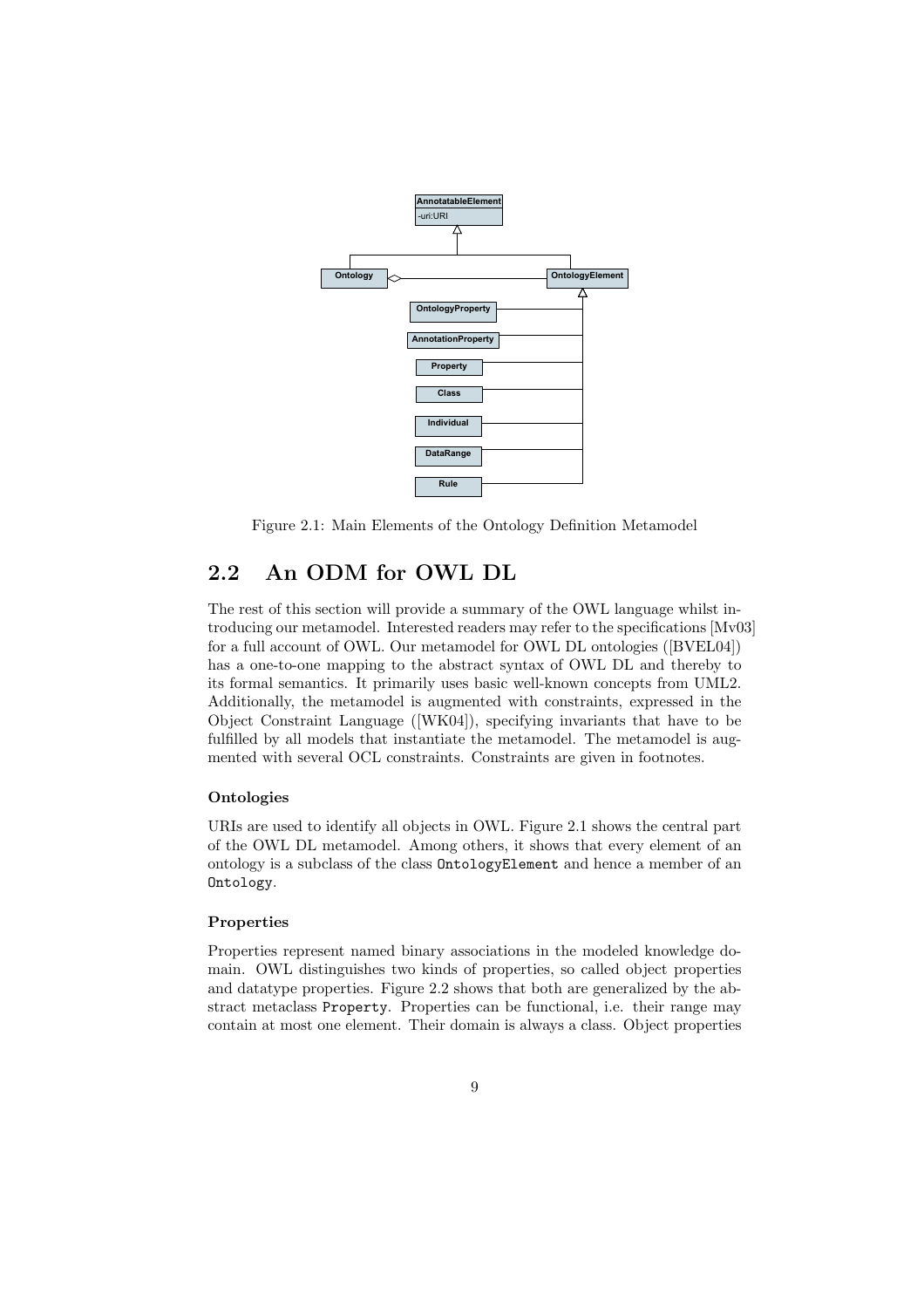

![](_page_11_Figure_2.jpeg)

Figure 2.3: Property axioms

may additionally be inverse functional, transitive, symmetric or inverse to another property. Their range is a class<sup>2</sup>, while the range of datatype properties is a datarange.

Users can relate properties by using two axioms, modeled as in Figure 2.3. Property subsumption (subPropertyOf)<sup>3</sup> specifies that the extension of a property is a subset of the related property. Similarly, property equivalence (equivalentProperty) defines extensional equivalence. OWL DL disallows that object and datatype properties are related via axioms.

### Ontology properties

Ontologies themselves can have properties, which are represented via the OntologyProperty metaclass. For example, the ontology property owl:imports allows to logically include the elements of one ontology in another ontology. OWL DL predefines several ontology properties and allows users to define further ontology properties. A concrete instance of an ontology property is repre-

<sup>2</sup>OWL DL mandates that no complex role may be transitive: complex=functional or inverseFunctional or NumberRestriction. allInstances()->exists(onProperty=self) or inverseOf->exists(complex) or subPropertyOf->exists(complex) and complex implies not transitive.

<sup>3</sup>This association is transitive: Property.allInstances()-> forAll(r,s,t|(r.subPropertyOf->includes(s) and s.subPropertyOf->includes(t) implies r.subPropertyOf->includes(t))).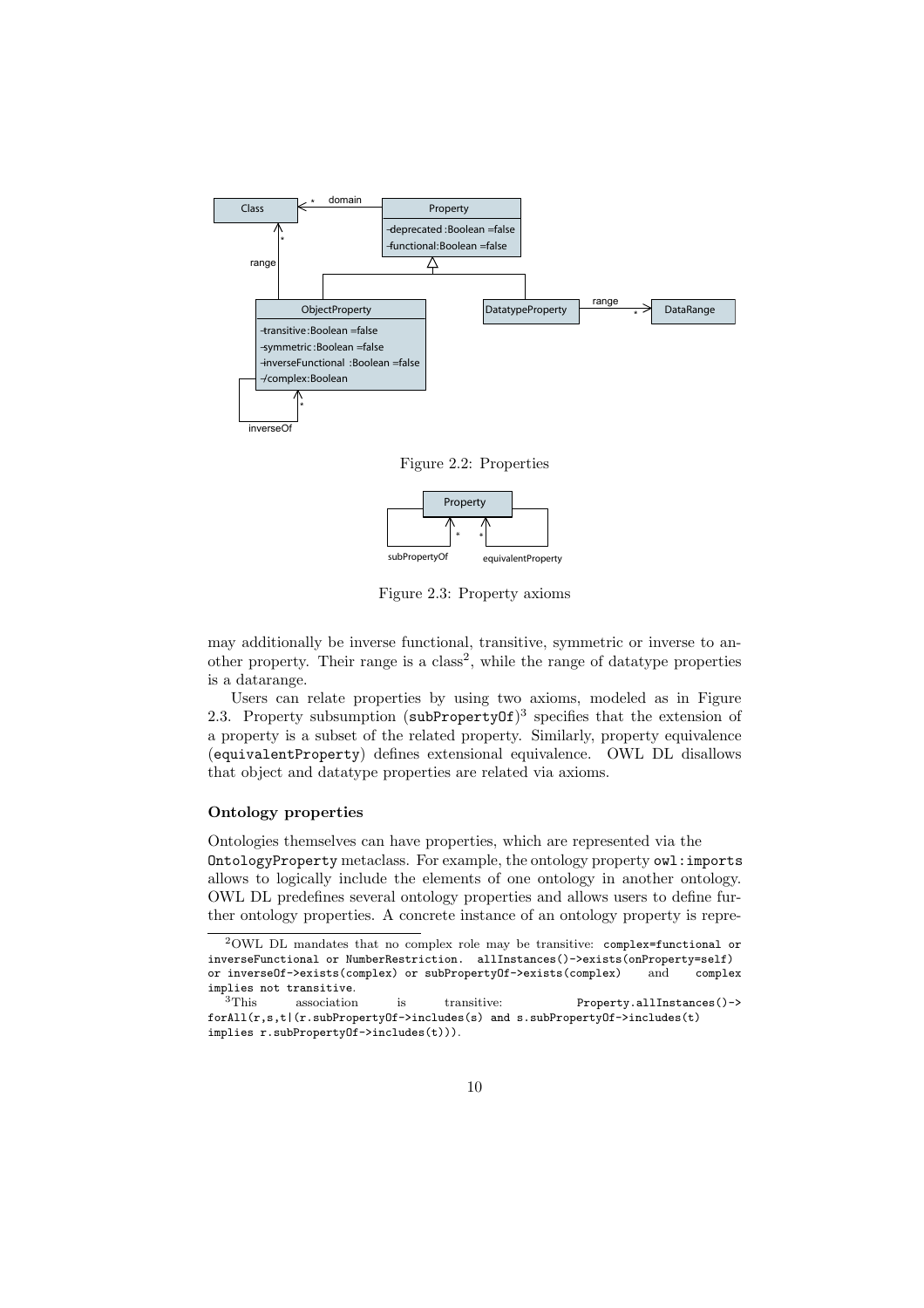![](_page_12_Figure_0.jpeg)

Figure 2.4: Annotations

sented through OntologyPropertyValue, which instantiates a certain type of OntologyProperty and is a reference between two ontologies.

### Annotation properties

Given elements of an OWL ontology can be annotated with metadata. Several annotation properties, e.g. owl:versionInfo, are predefined and users can define further annotation properties. We treat annotation properties similarly to ontology properties. However, the subject of an AnnotationPropertyValue is an AnnotateableElement and the object is a Annotation, which can be either a DataValue, a URI or an Individual (cf. Figure 2.4).

### Class Constructors

In comparison to UML, OWL DL does not only allow to define simple named classes. Instead, classes can be formed with several class constructors (cf. Figure 2.5). One can conceptually distinguish the boolean combination of classes, restrictions and enumerated classes. EnumeratedClass is only available in OWL DL and is defined through a direct enumeration of named<sup>4</sup> individuals. Boolean combinations of classes are provided through  $\texttt{Complement}^5$ , Intersection and Union.

Restrictions are class constructors that restrict the range of a property for the context of the class (cf. Figure 2.6). Restrictions can be stated on datatype and object properties. Accordingly they limit the value to a certain datatype or class  $\rm{extension}^6$ . UniversalRestriction provides a form of universal quantification

 $toClass-}\size() = 1 \nvert x \nvert toDatatype-}\size() = 1$  2. onProperty.ocllsKindOf(DatatypeProperty) implies toDatatype->size()=1

 $4$ oneOf->forAll(name.notEmpty())

 $5$ combinationOf->size()=1<br>61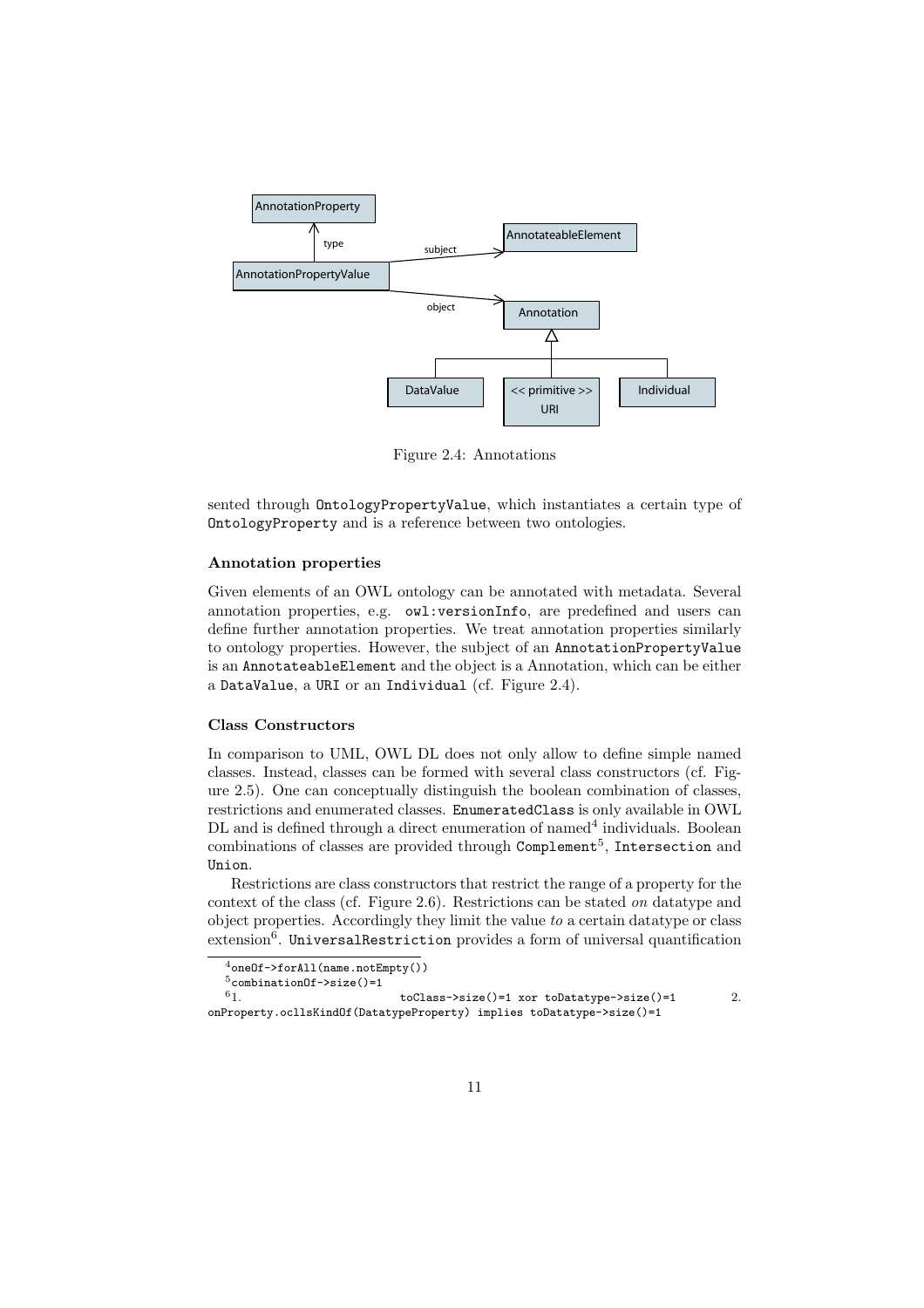![](_page_13_Figure_0.jpeg)

Figure 2.5: Class constructors

![](_page_13_Figure_2.jpeg)

Figure 2.6: OWL Restrictions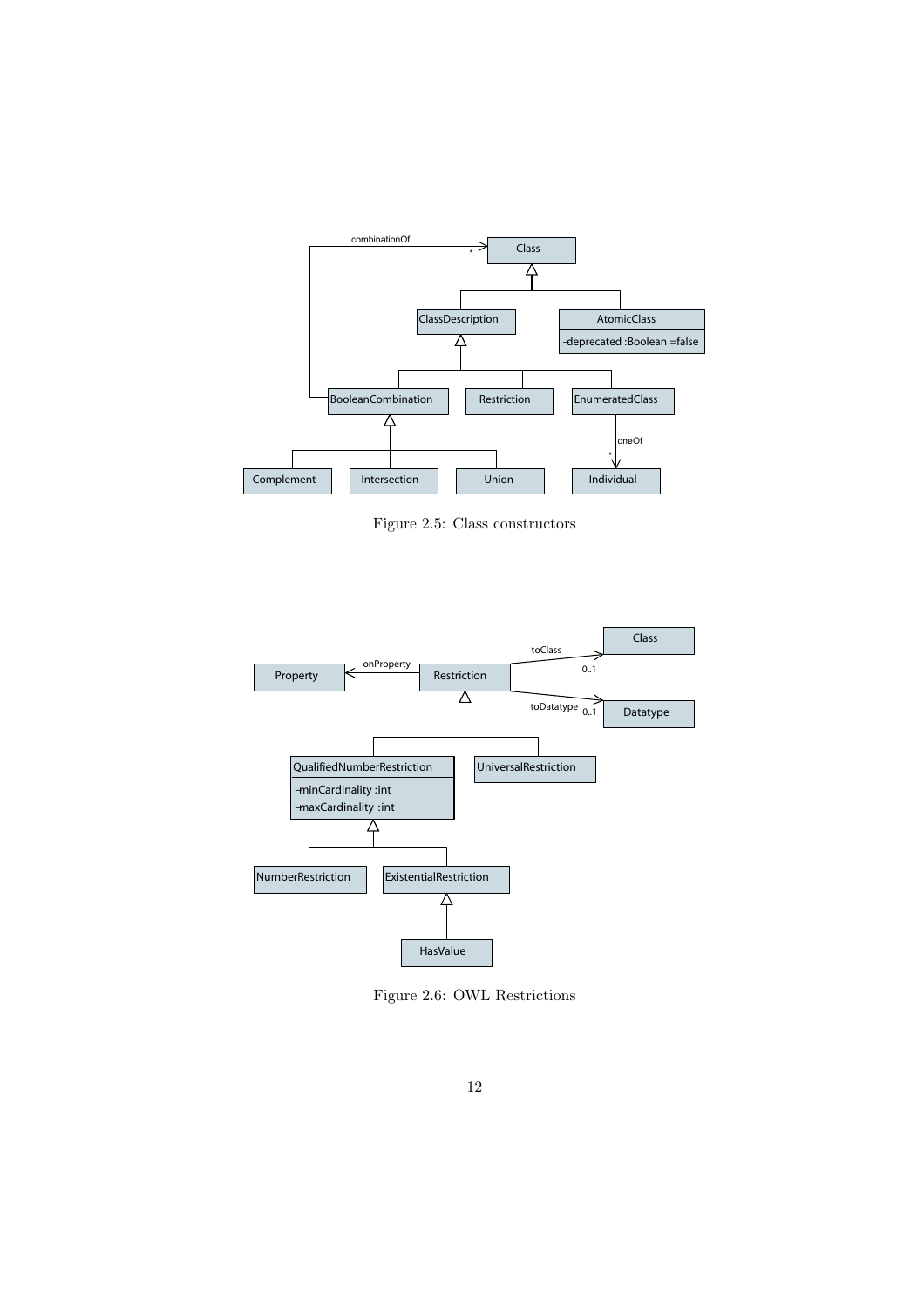![](_page_14_Figure_0.jpeg)

Figure 2.7: Class axioms

that restricts the range of a class to the extension of a certain class or datatype<sup>7</sup>.

We introduce an abstract metaclass QualifiedNumberRestriction to relate unqualified cardinality restrictions (which are available in OWL) and existential restrictions. Obviously the minimum cardinality is by default 0 and may not be negative<sup>8</sup> while the maximum cardinality should not be smaller than the minimum cardinality<sup>9</sup>. Unqualified number restrictions (NumberRestriction) are available in OWL and define how many elements the range of the given property has to have while not restricting the type of the range $^{10}$ . ExistentialRestricion can logically and semantically be seen as a special type of qualified number restrictions where the cardinality is fixed<sup>11</sup>. OWL also provides  $\texttt{HasValue}$ , which is a special type of existential restriction where a given individual is by default in the range of a property<sup>12</sup>.

Figure 2.7 shows that classes can be related with each other using class axioms , such as class subsumption (subClassOf), class equivalence

(equivalentClass) <sup>13</sup> and class disjointness (disjointWith). These relations between classes are naturally modelled as associations.

### Datatypes

The datatype system of OWL is provided by XML Schema, which provides a predefined set of named datatypes (PrimitiveType), e.g. strings xsd:string. Additionally users may specify enumerated datatypes (EnumeratedDatatype) which consist of several data value of items (DataValue).

EnumeratedClass).oneOf->size()=1) or (toDatatype.ocllsTypeOf(EnumeratedDatatype) and toDatatype.oclsAsType(EnumeratedDatatype).oneOf->size()=1)

<sup>7</sup>The reader may note that this is logically not understood as a constraint but as an entailment rule.

<sup>8</sup>minCardinality>=0

<sup>9</sup>Even though OWL allows this by making the class definition become inconsistent. We disallow this situation through the constraint: maxCardinality>=minCardinality

 $10$ toClass=owl::Thing or toDatatype=rdfs::Literal

 $^{11}$  minCardinality=1 and maxCardinality=\*

 $12$ toClass.oclssTypeOf(EnumeratedClass) and toClass.oclAsType(

 $13$  every equivalent class is trivially a superclass:  $subClassOf$ ->includesAll(equivalentClass)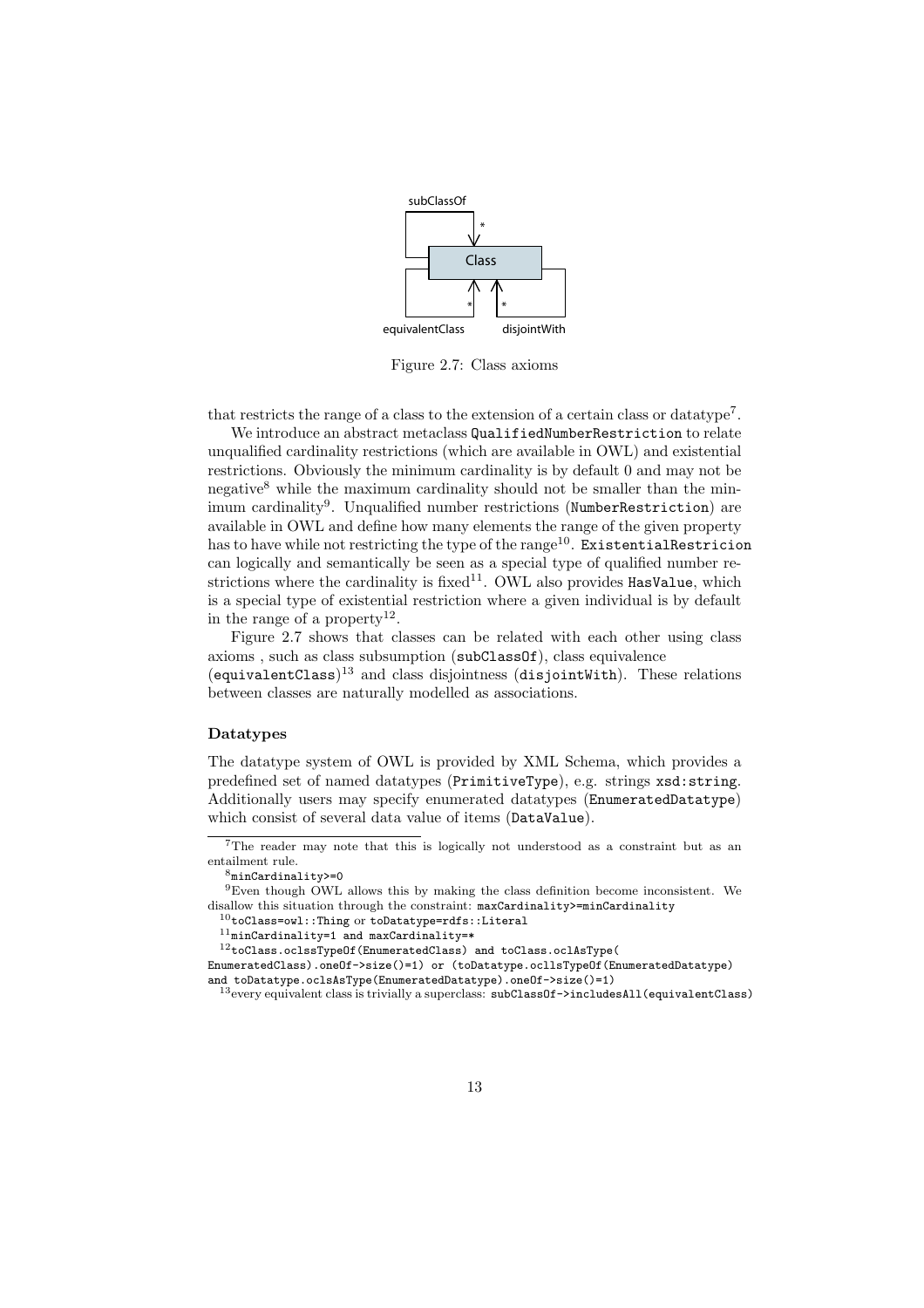![](_page_15_Figure_0.jpeg)

Figure 2.8: Knowledge Base Items

![](_page_15_Figure_2.jpeg)

Figure 2.9: Knowledge Base Axioms

### Knowledge Base

OWL does not follow the clear conceptual separation between terminology (T-Box) and knowledge base (A-box) that is present in most description logics and in MOF, which distinguishes between model and information. The knowledge base elements (cf. Figure 2.8) are part of an ontology. An Individual is an instantiation of a Class and is the subject of a PropertyValue, which instantiates a Property. Naturally, an ObjectPropertyValue relates its subject with another Individual whilst a DatatypePropertyValue relates its subject with a DataValue, which is an instance of a primitive datatype.

Individuals can be related via three axioms, as shown in Figure 2.9. The sameAs association allows users to state that two individuals (with different names) are equivalent. The differentFrom association specifies that two individuals are not the same<sup>14</sup>. AllDifferent is a simpler notation for the pairwise difference of several individuals.

## 2.3 A UML-Profile for Ontologies

This section describes a UML profile which supports reusing UML notation for ontology definition. Since the UML profile mechanism supports a restricted form of metamodeling, our proposal contains a set of extensions and constraints to the UML metamodel. This tailors UML such that models instantiating the

<sup>&</sup>lt;sup>14</sup>The reader may note that OWL does not take the unique names assumption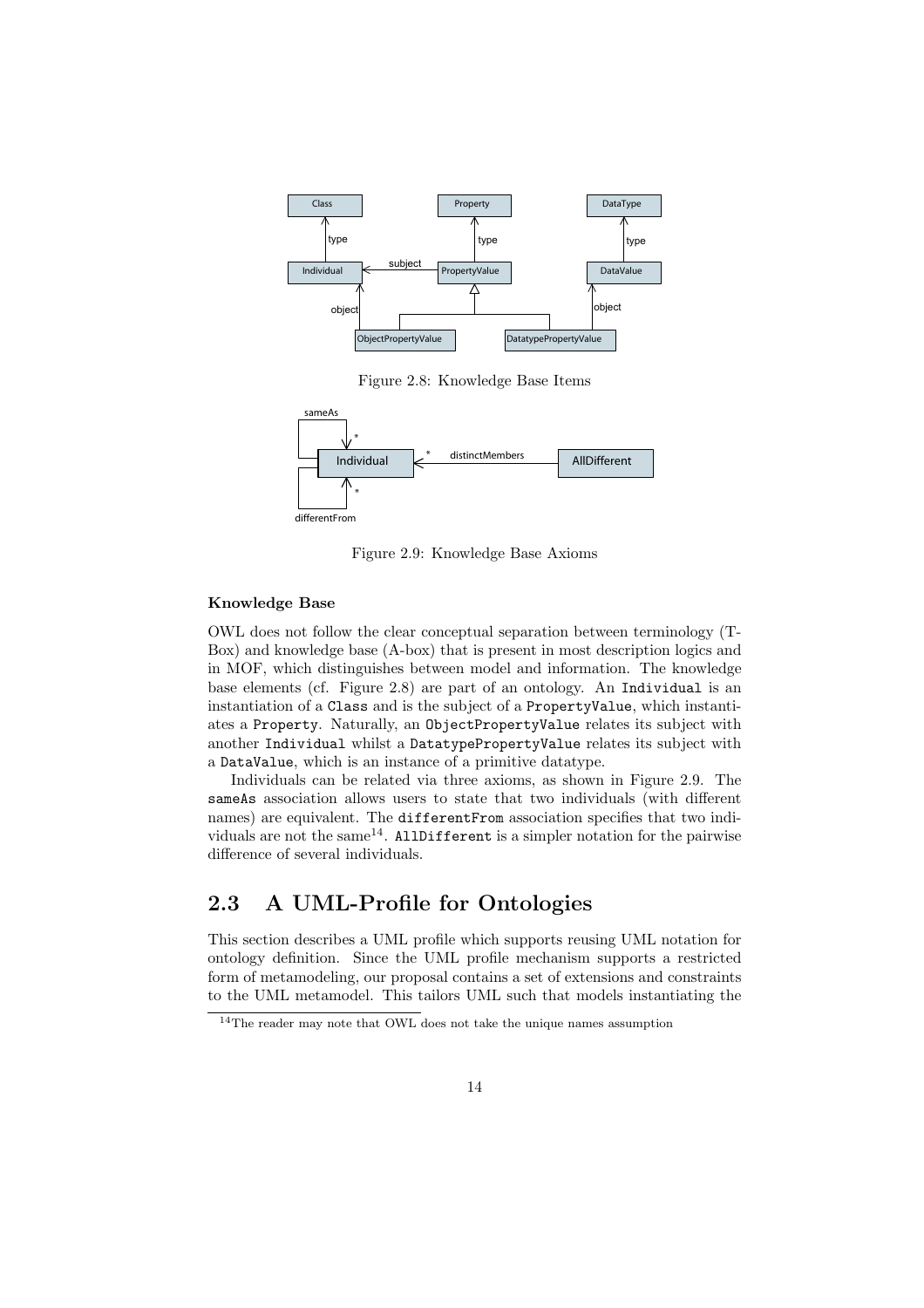![](_page_16_Figure_0.jpeg)

Figure 2.10: owl:imports

![](_page_16_Figure_2.jpeg)

Figure 2.11: owl:DeprecatedClass

ODM can be defined. We heavily rely on the custom stereotypes, which usually carry the name of the corresponding OWL language element.

### 2.3.1 Ontologies

Figure 2.10 shows that anNamespace is represented by a package, while a stereotype indicates an Ontology. Ontology properties correspond to appropriately stereotyped UML dependencies. The deprecation of a given element, e.g. the deprecated class JugWine in Figure 2.11, is achieved using a stereotype.

![](_page_16_Figure_7.jpeg)

Figure 2.12: owl:EquivalentClass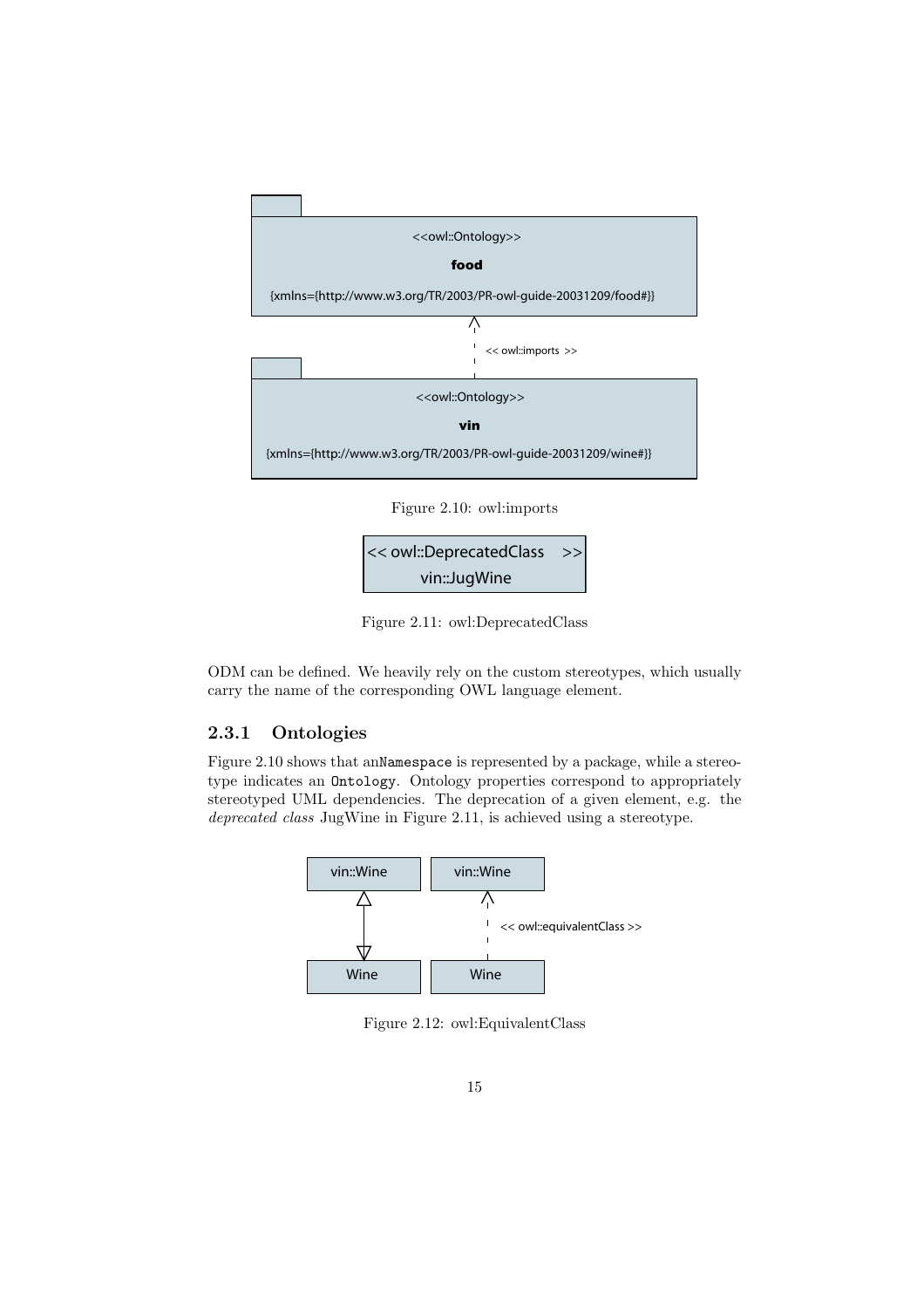![](_page_17_Figure_0.jpeg)

Figure 2.13: owl:intersectionOf

### 2.3.2 Classes

Atomic classes are depicted in the most trivial way, namely as UML classes. The reader may note, that we only use the first segment of the UML class notation, which contains the name of the class, stereotypes, and keyword-value pairs. The second segment specifies concrete properties, while the third segment is missing, since OWL does not contain methods. Class inclusion is depicted using the UML generalization symbol, which is the most natural way.

Class equivalence could be expressed by two class inclusions. As a simpler notation for two generalization arrows in the opposite direction next to each other, the bi-directional generalization arrow is introduced. An example of this notation is shown in Figure 2.12. Dependencies could also be used but are not intuitive. Stereotyped UML associations to state class axioms does not translate well to the UML object level. For these reasons, *Class disjointness* is depicted as a bi-directional, stereotyped dependency.

For the representations of OWL class constructors, we use individual stereotypes and the UML class notation. Dependencies to the classes which form the complement, part of the union or part of the intersection of a class are depicted as UML dependencies. We suggest specific pictograms to be used instead of dependencies as allowed in UML. Figure 2.13 depicts alternative graphical notations for a intersection of classes. An EnumeratedClass is connected to the enumerated individuals by dependencies (cf. Figure 2.14). The reader may note that UML associations can only be used between classes, an EnumeratedClass can therefore not be consistently represented with associations, if the UML notation for objects is used for individuals.

In general, a *restriction* is depicted by a class with a corresponding stereotype. If the property which participates in the restriction is an object property, we depict it as an association to the participating class. Otherwise, in case of a datatype property, it is depicted as an attribute. Figure 2.15 shows that cardinalities involved in restrictions are depicted in the standard UML notation, viz. next to the attribute's association. We mentioned that OWL has only unqualified cardinality restrictions. Thus, the class participating in a cardinal-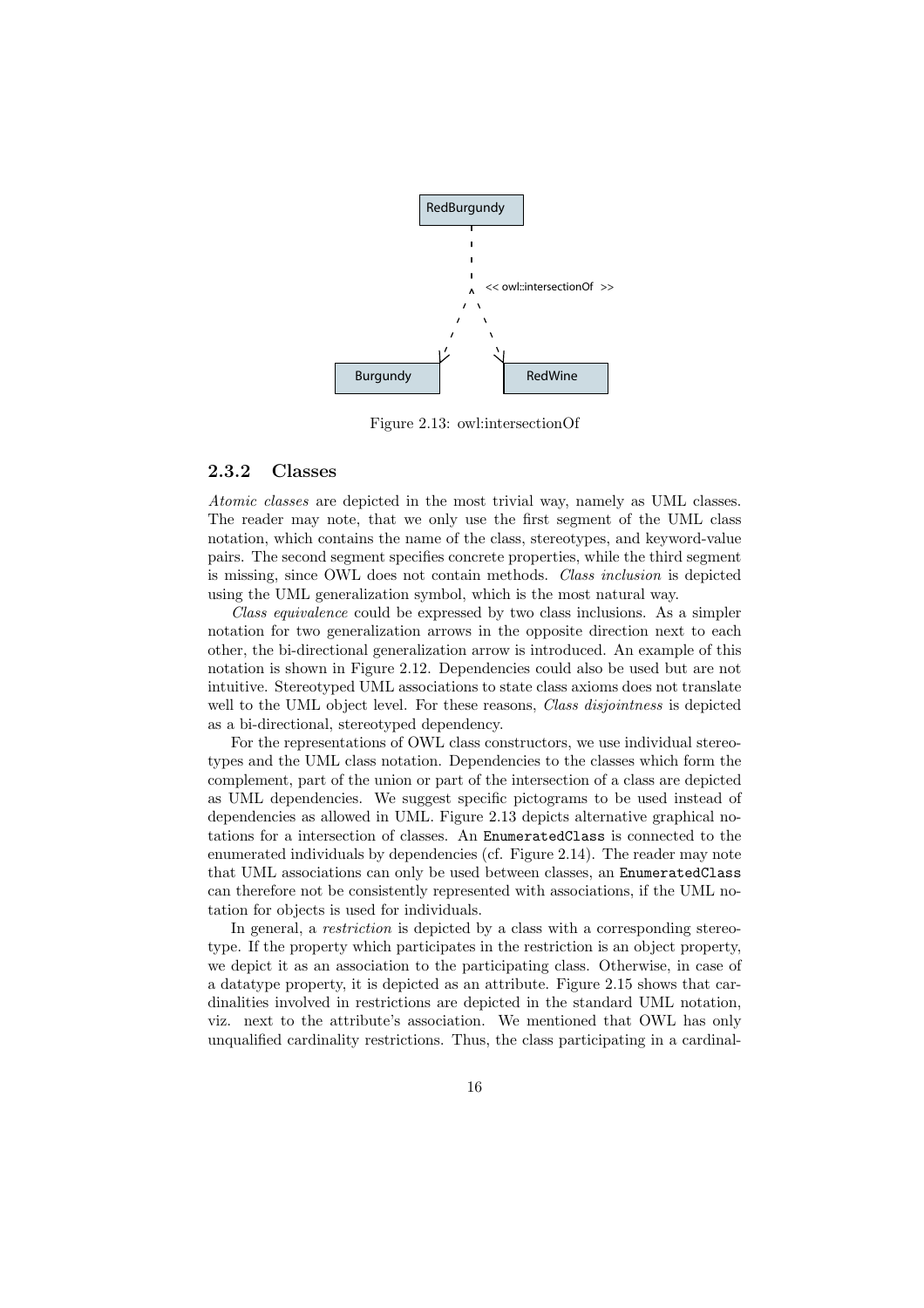![](_page_18_Figure_0.jpeg)

Figure 2.14: owl:oneOf

![](_page_18_Figure_2.jpeg)

Figure 2.15: owl:cardinality

ity restriction is always owl:Thing and attribute types are rdfs::Literal, which means that they can have every data value.

ExistentialQuantification can and ValueRestriction have to be indicated by a dedicated stereotype. Figure 2.16 demostrates the notation for an existentially quantified restriction.

When modeling HasValue, no separate notation is introduced. If properties are represented as associations, the endpoints have to be classes. Under these circumstances, combining existence restriction and enumeration is the most compact notation conforming to the UML-metamodel. One could think to model it more directly from the class which has the restriction, but an association cannot be built between a class and an individual. Although our solution

![](_page_18_Figure_7.jpeg)

Figure 2.16: owl:someValuesFrom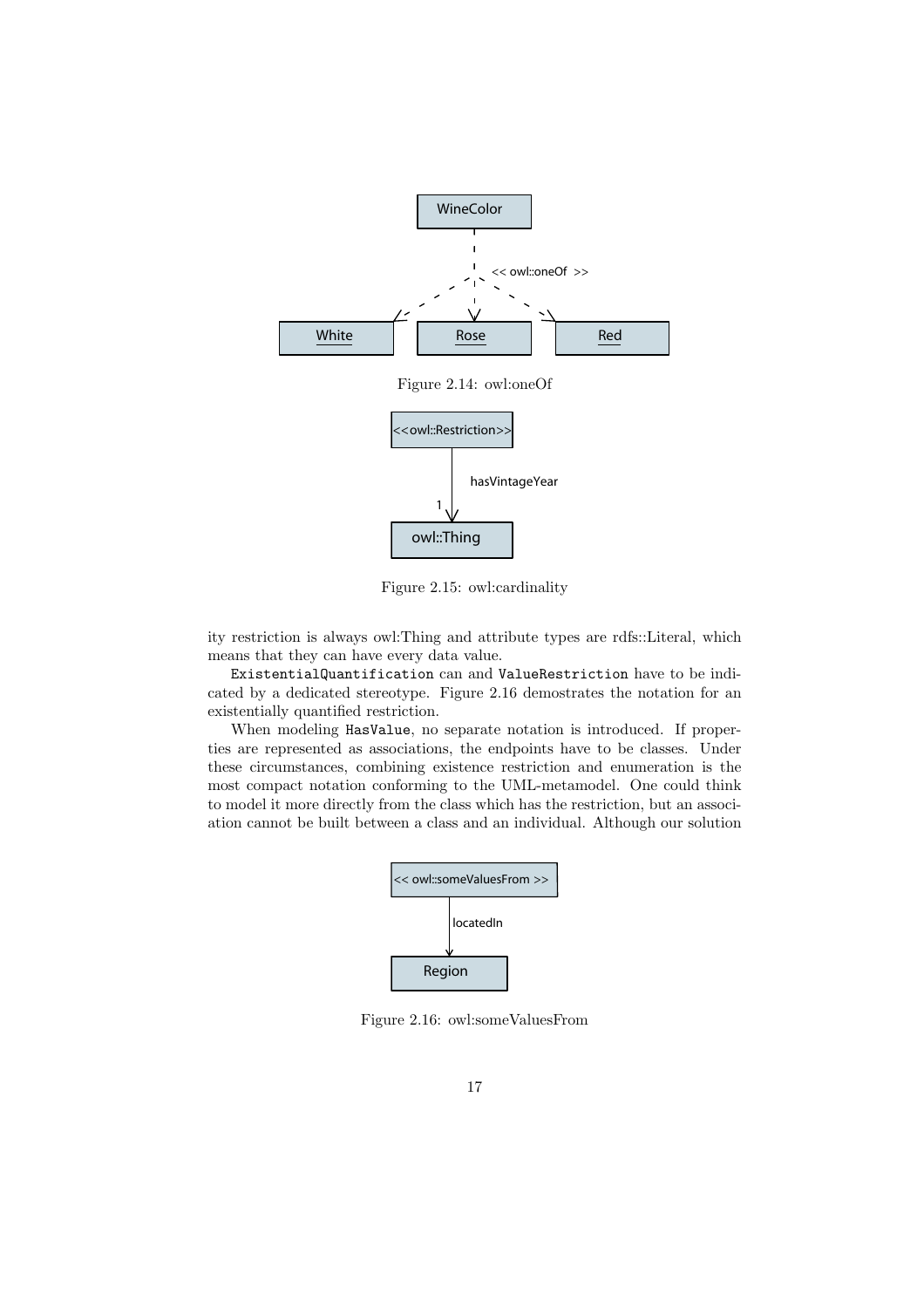![](_page_19_Figure_0.jpeg)

Figure 2.17: An ObjectProperty with domain and range

sounds quite complex, it keeps the consistency with restrictions.

### 2.3.3 Properties

Object properties are represented as UML n-ary associations<sup>15</sup>, while datatype properties are represented as UML attributes. Since properties can have multiple domains and ranges, several associations with the same name are needed, therefore our proposal uses an association class which is connected to the association itself. If the domain is itself a restriction we end up with two associations and it would be unclear which one counts for the restriction and which one for the domain of the property. In this case, we provide a extended graphical representation (cf. Figure 2.17).

Analogous to classes, specific properties are assigned a respective stereotype. Figure 2.18 demonstrates the functionality and inverse functionality stereotype. Naturally, Deprecation, transitivity and symmetry, are represented in the same way. Figure 2.18 also shows how a property is connected to its inverse using a bi-directional UML dependency.

Similar to classes, Property inclusion is depicted with a generalization arrow, and property equality with a bi-directional generalization arrow.

### 2.3.4 Data Types

Data types are represented in the form of a stereotyped UML class. An EnumeratedDatatype is depicted similar to the enumeration of individuals, viz. a stereotyped UML class is connected to the enumerated data values through dependencies and we provide a text-based shorthand notation (cf. Figure 2.19).

<sup>&</sup>lt;sup>15</sup>This notation of associations is in fact provided by UML although rarely seen in practice.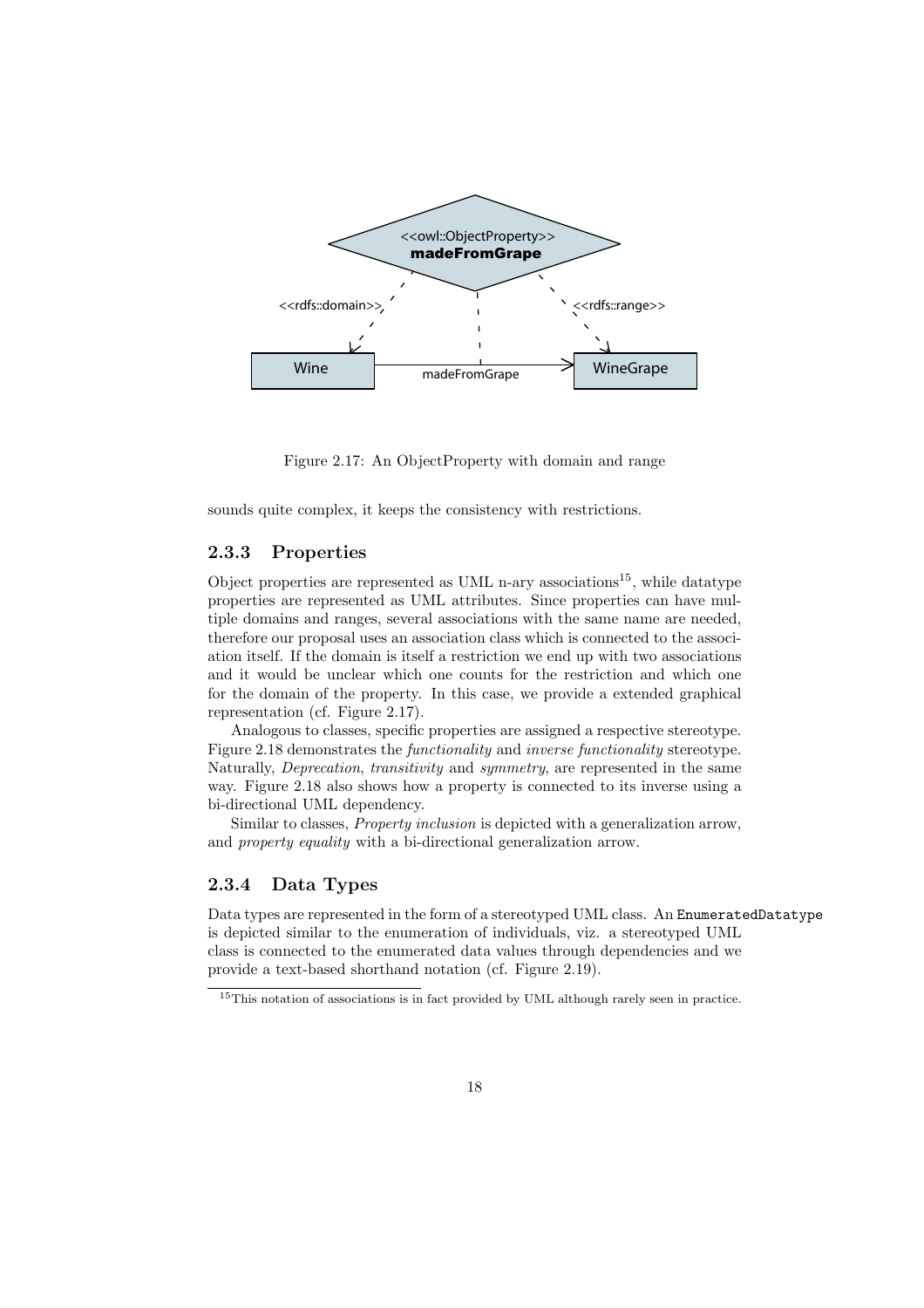![](_page_20_Figure_0.jpeg)

Figure 2.18: Property characteristics

![](_page_20_Figure_2.jpeg)

Figure 2.19: Enumerated Datatypes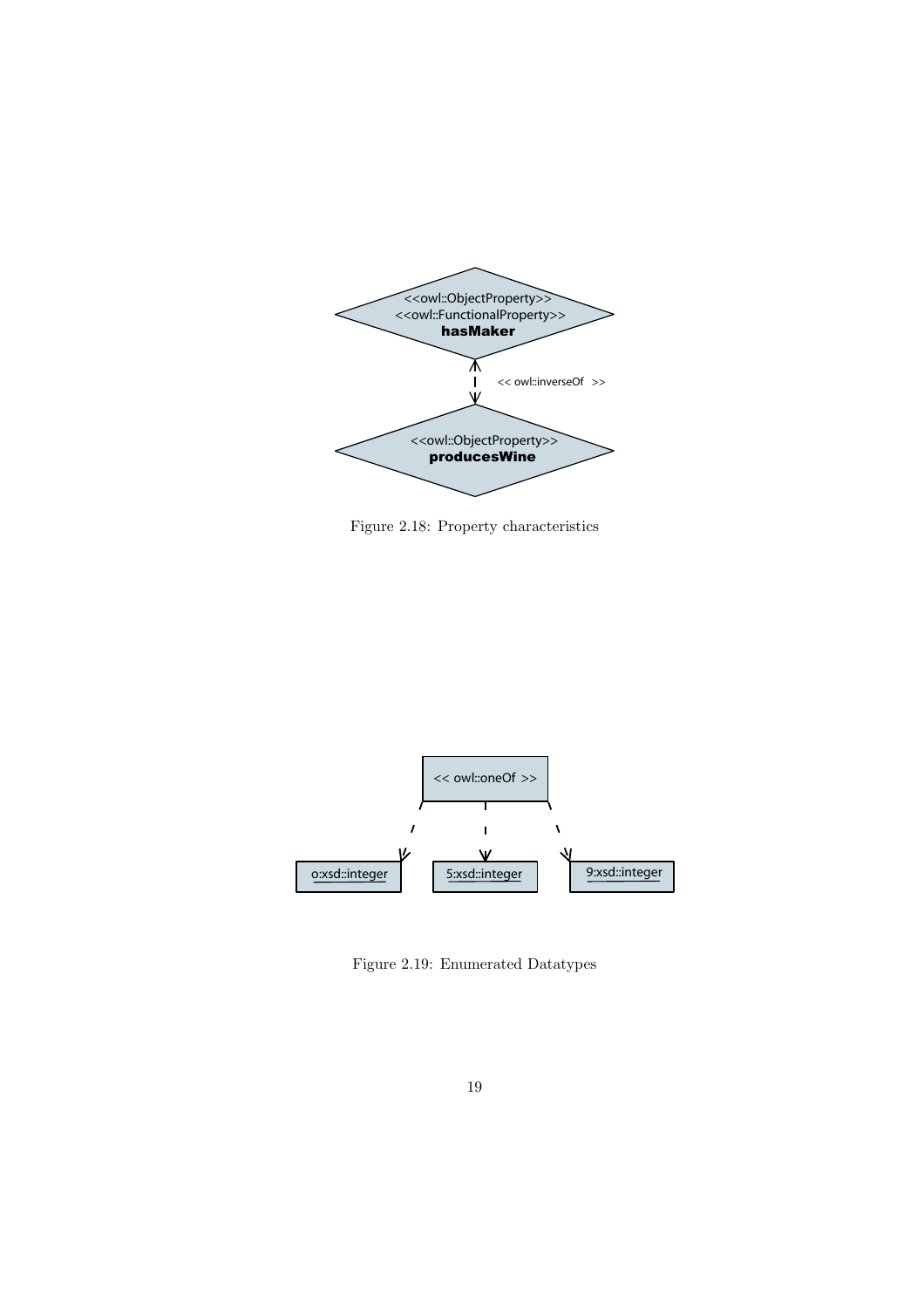![](_page_21_Figure_0.jpeg)

Figure 2.20: owl:AllDifferent

### 2.3.5 Individuals

Individuals are depicted in the object notation of UML, viz. in the form 'Object : Class'. We represent axioms specifying the equivalence or difference of individuals are represented through stereotyped associations between individuals. We conclude with Figure 2.20, which shows our notation for AllDifferent. Here, associations lead from an anonymous instance of owl::AllDifferent to those individuals which are defined to be different.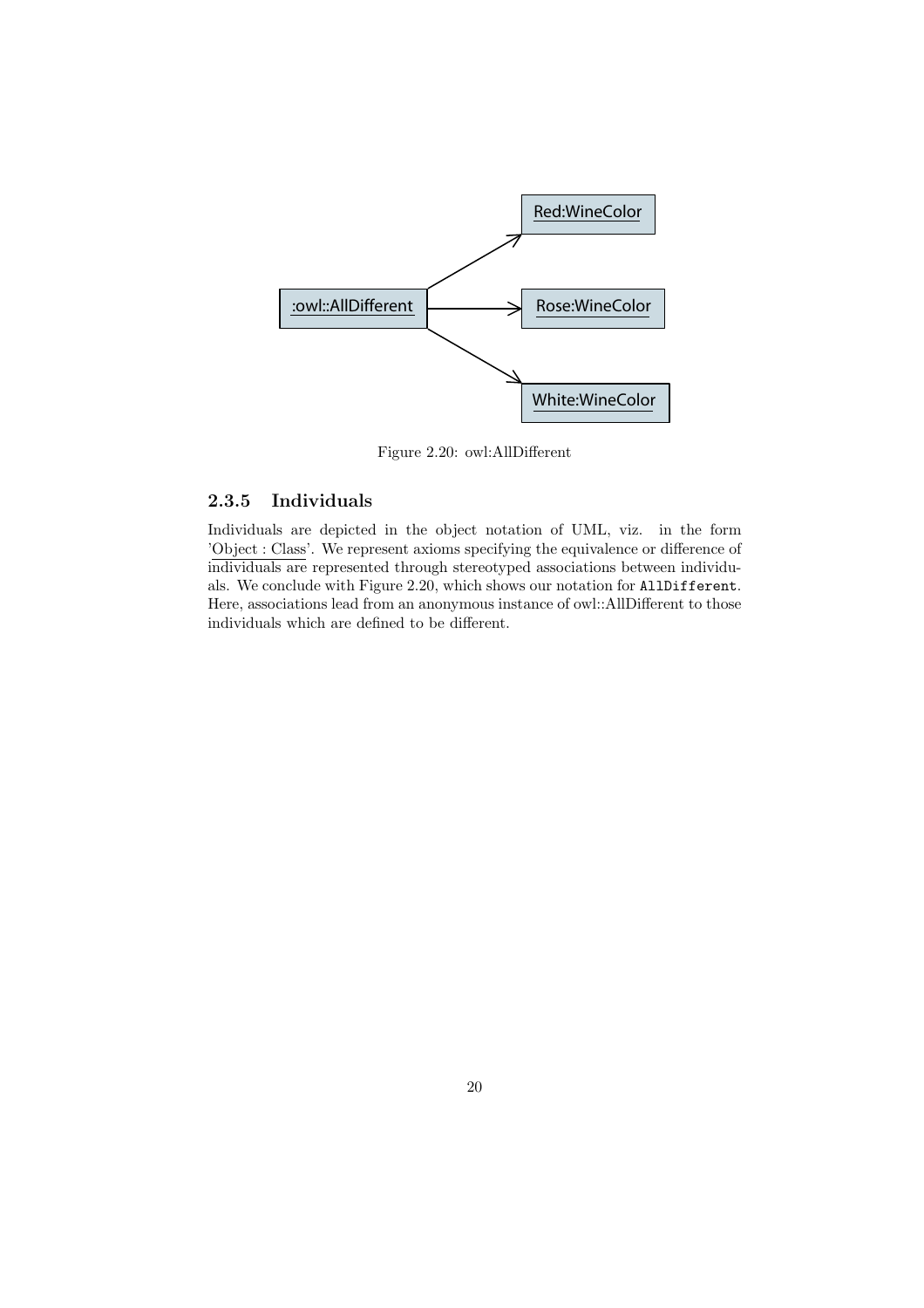# Chapter 3

# The Rule Metamodel

## 3.1 Design Considerations

### 3.2 A Metamodel for SWRL Rules

We propose a metamodel for SWRL rules as a consistent extension of the metamodel for OWL DL ontologies which we described in the previous section of this paper. Figure 3.1 shows the metamodel for SWRL rules. We discuss the metamodel step by step along the SWRL specifications. Interested readers may refer to the specifications [HPSB+04] for a full account of SWRL. For a complete reference of the formal correspondence between the metamodel and SWRL itself and the OCL constraints for the rule metamodel, we refer the reader to [BH06b].

### 3.2.1 Rules

SWRL defines rules as part of an ontology. The SWRL metamodel defines Rule as a subclass of OntologyElement. OntologyElement is defined in the OWL DL metamodel (Figure ??) as an element of an Ontology, via the composition link between NamedElement and Ontology. As can also be seen in Figure ??, the class OntologyElement is a subclass of the class AnnotatableElement, which defines that rules can be annotated. As annotations are modeled in the ODM, a URI reference can be assigned to a rule for identification.

A rule consists of an antecedent and a consequent, also referred to as body and head of the rule, respectively. Both the antecedent and the consequent consist of a set of atoms which can possibly be empty, as depicted by the multiplicity in Figure 3.1. Informally, a rule says that if all atoms of the antecedent hold, then the consequent holds. An empty antecedent is treated as trivially true, whereas an empty consequent is treated as trivially false.

The same antecedent or consequent can be used in several rules, as indicated in the metamodel by the multiplicity on the association between Rule on the one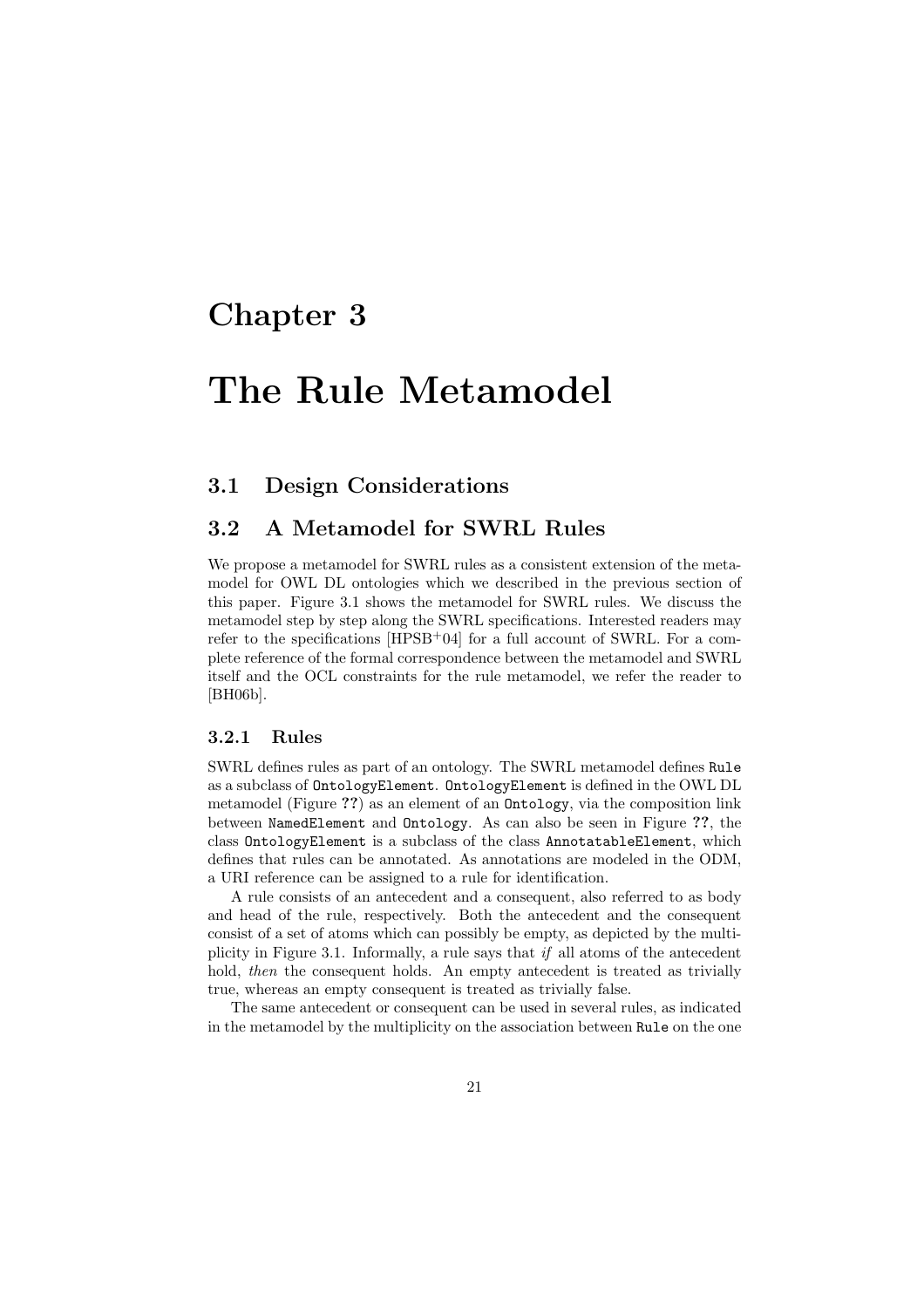hand and Antecedent or Consequent on the other hand. Similarly, the multiplicities of the association between Antecedent and Atom and of the association between Consequent and Atom define that an antecedent and a consequent can hold zero or more atoms. The multiplicity in the other direction defines that the same atom can appear in several antecedents or consequents. According to the SWRL specifications, every Variable that occurs in the Consequent of a rule must occur in the Antecedent of that rule, a condition referred to as "safety".

### 3.2.2 Atoms, Terms and Predicate symbols

The atoms of the antecedent and the consequent consist of predicate symbols and terms. According to SWRL, they can have different forms:

- $C(x)$ , where C is an OWL description and x an individual variable or an OWL individual, or  $C$  is an OWL data range and  $x$  either a data variable or an OWL data value;
- $P(x, y)$ , where P is an OWL individual valued property and x and y are both either an individual variable or an OWL individual, or  $P$  is an OWL data valued property,  $x$  is either an individual variable or an OWL individual and  $y$  is either a data variable or an OWL data value;
- sameAs $(x, y)$ , where x and y are both either an OWL individual or an individual variable;
- different  $From(x, y)$ , where x and y are both either an OWL individual or an individual variable;
- built $\text{In}(r, x, \ldots)$ , where r is a built-in predicate and x is a data variable or OWL data value. A builtIn atom could possibly have more than one variable or OWL data value.

The first of these, OWL description, data range and property, were already provided in the ODM, namely as metaclasses Class, DataRange and Property, respectively. As can be seen in Figure 3.1, the predicates Class, DataRange, Property and BuiltIn are all defined as subclasses of the class PredicateSymbol, which is associated to Atom. The remaining two atom types, sameAs and differentFrom, are represented as specific instances of PredicateSymbol.

To define the order of the atom terms, we put a class TermOrder in between Atom and Term. This UML association class connects atoms with terms and defines the term order via the attribute order.

## 3.3 A UML Profile for Rules

UML provides an extension mechanism, the UML profile mechanism, to tailor the language to specific application areas. The definition of such a UML extension is based on the standard UML metamodel. In this section, we propose a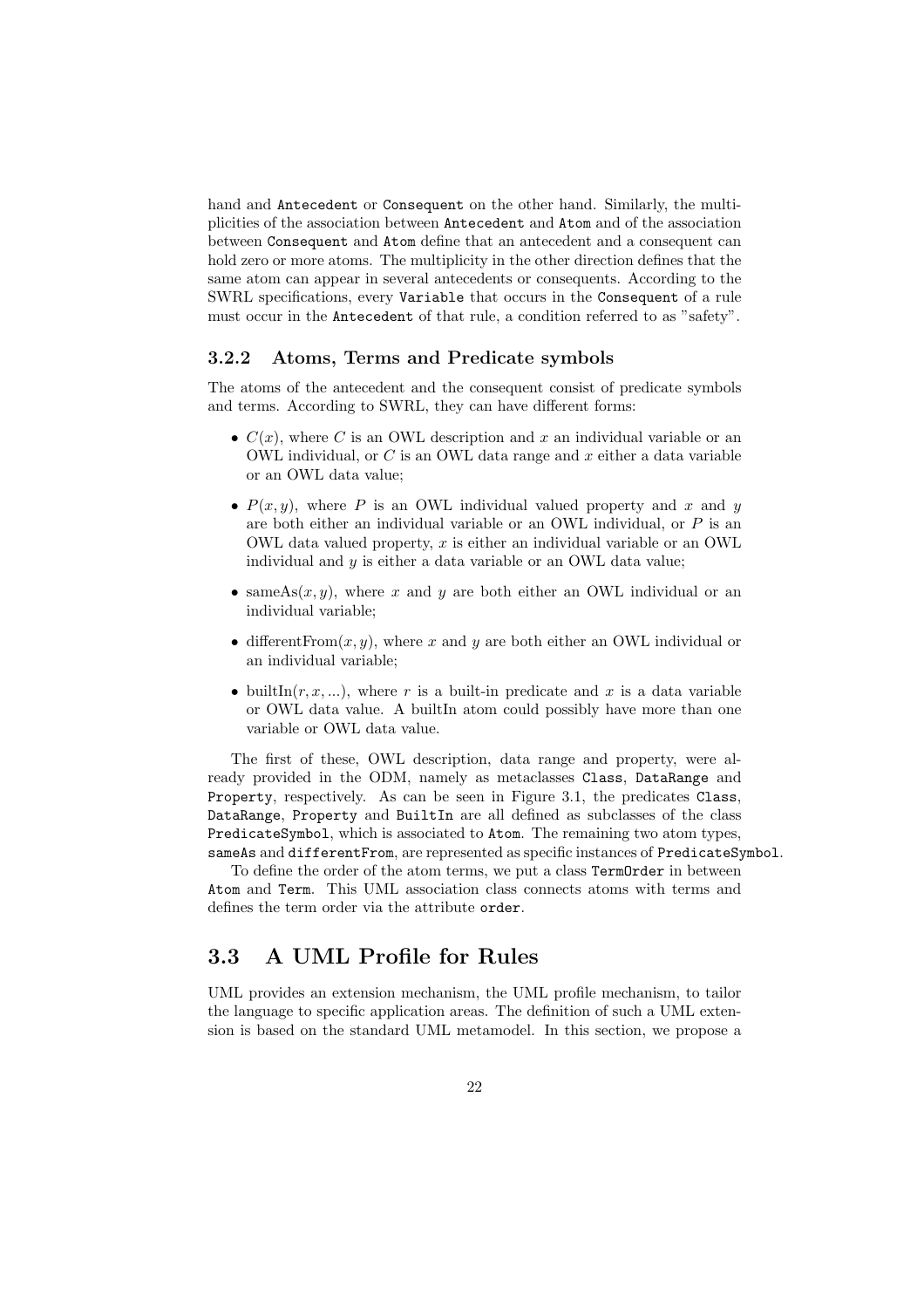![](_page_24_Figure_0.jpeg)

Figure 3.1: The Rule Definition Metamodel

![](_page_24_Figure_2.jpeg)

Figure 3.2: BadVintager(x) ← ownsWinery(x, y) ∧ dislikesWine $(x, z)$  ∧ hasMaker $(z, y)$ 

UML profile for modeling SWRL rules which is consistent with the design considerations taken for the basic UML Ontology Profile. For a complete reference of the relationship between the UML profile and the metamodel introduced in Section 3.2, we refer the reader to [BH06b]. Figure 3.2 shows an example of a rule, which defines that when a vintager does not like the wine made in his winery, he is a bad vintager. We introduce the profile in an order based on the SWRL metamodel introduced in Section 3.2.

### 3.3.1 Rules

As can be seen in Figure 3.2, a rule is depicted by two boxes connected via a dependency with the stereotype rule. All atoms of the antecedent are contained in the box at the origin of the dependency, whereas the box at the end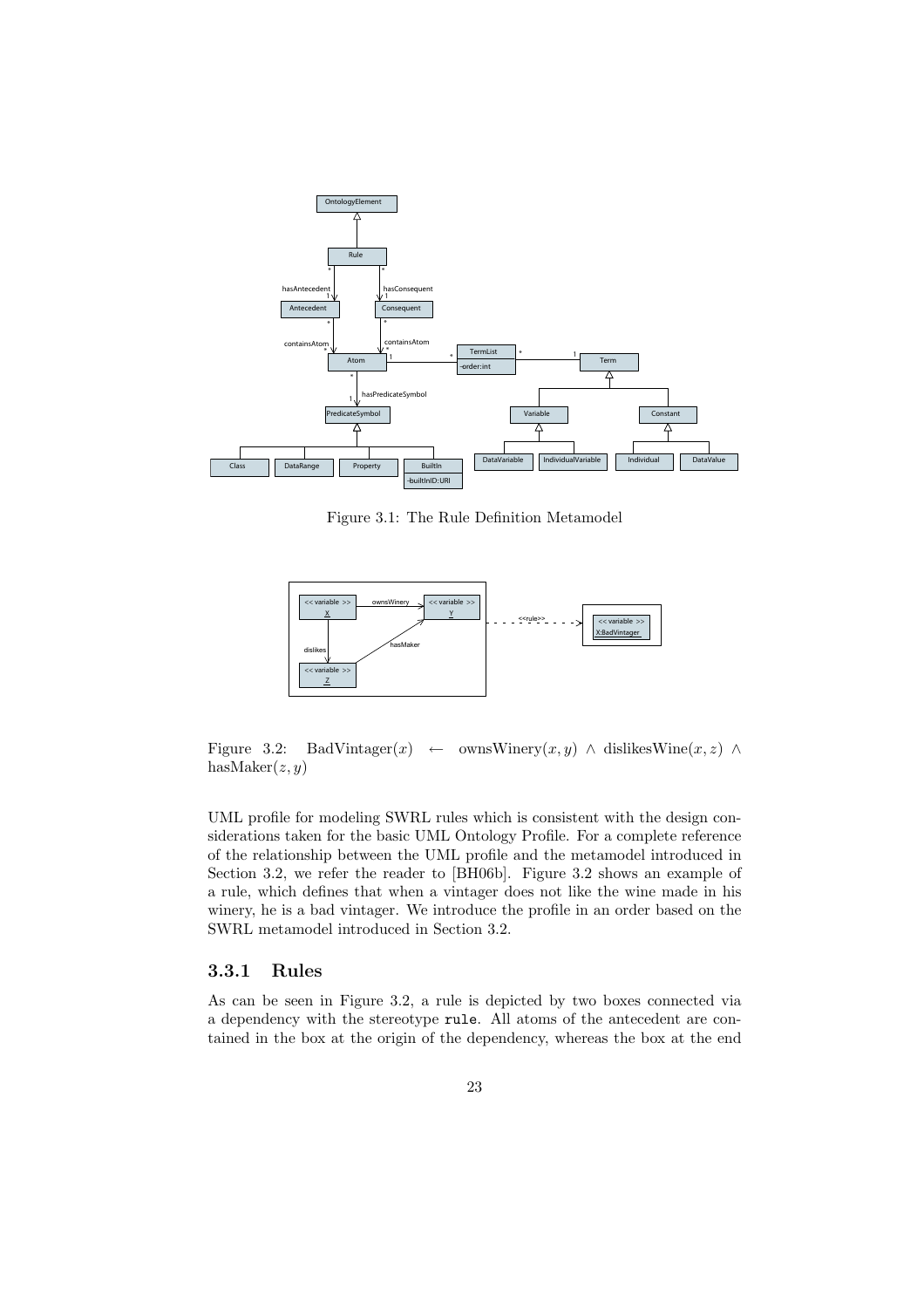![](_page_25_Figure_0.jpeg)

Figure 3.3: Terms

contains the consequent. This way, antecedent and consequent can easily be distinguished, and it also allows to distinguish between the rule atoms and the OWL DL facts which are depicted in similar ways. The left box of our example contains the three variable definitions and the three properties that are defined between these variables. The consequent-box on the right contains the definition of the variable X from which it is known which class it belongs to. We explain the specific design considerations of these concepts in the following subsections.

### 3.3.2 Terms

Although the existing UOP already comprises a visual syntax for individuals and data values, namely by applying the UML object notation, it does not include a notation for variables since OWL DL ontologies do not contain variables. We decided to depict variables in the UML object notation as well, since a variable can be seen as a partially unknown class instance. We provide a stereotype variable to distinguish a variable. Figure 3.3 shows a simple example for a variable, an individual and a data value.

### 3.3.3 Predicate Symbols in Atoms

### Class description and data range.

A visual notation for individuals as instances of class descriptions is already provided in the UOP for OWL DL. An atom with a class description and a variable as its term, is illustrated similarly. An appropriate stereotype is added. An example of this can be seen in the consequent in Figure 3.2. A visual construct for a data range definition using individuals is contained in the UOP for OWL DL as well, namely represented in the same way as class individuals. Data range constructs containing variables are also depicted in a similar fashion.

### Properties.

Object properties are depicted as directed associations between the two involved elements. A datatype property is pictured as an attribute. These notations were provided for properties of individuals by the UOP for OWL DL, and we follow them to depict properties of variables. The antecedent of the rule in Figure 3.2 contains three such object properties between variables, ownsWinery,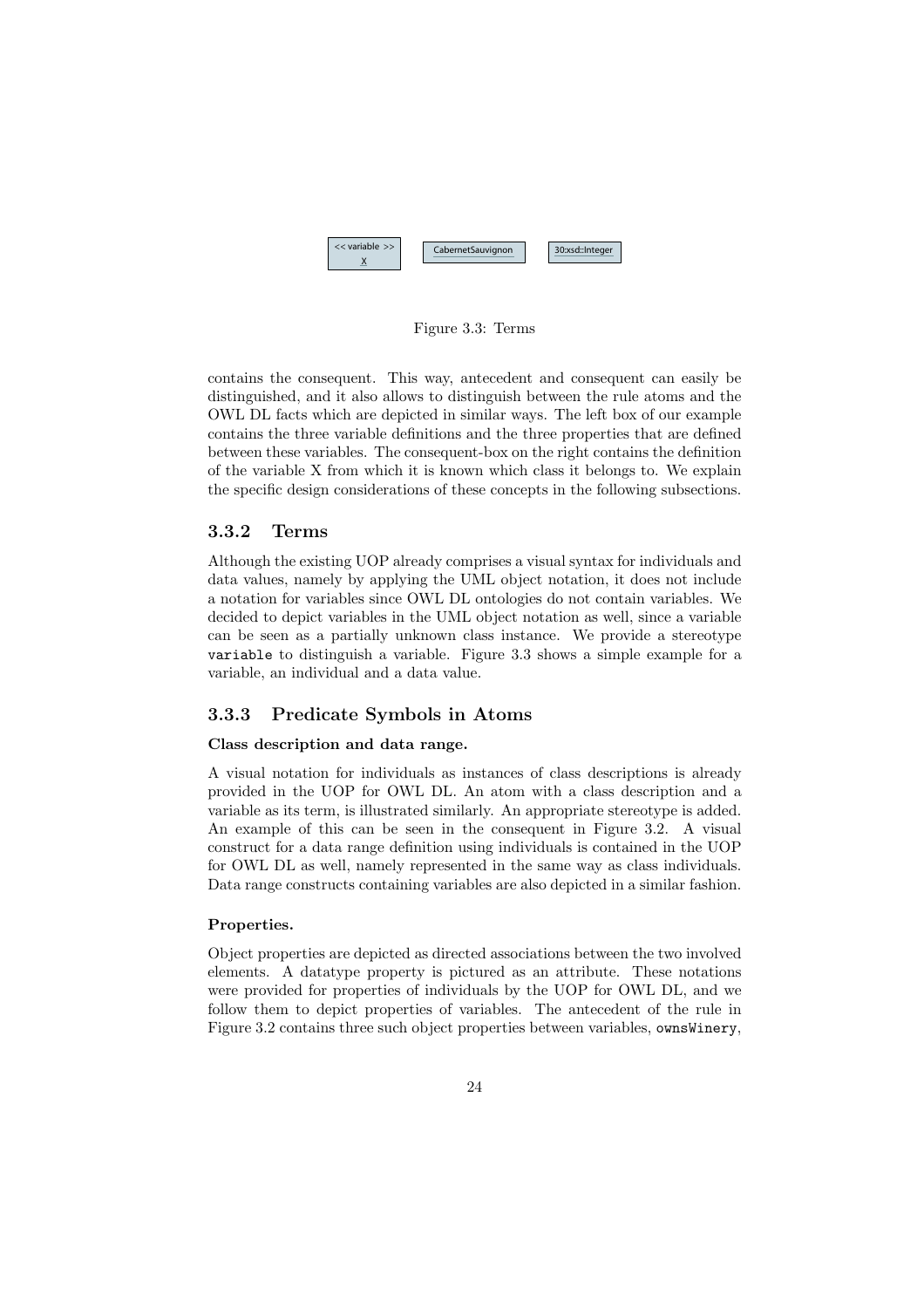![](_page_26_Figure_0.jpeg)

Figure 3.4: Built-in predicates

dislikesWine and hasMaker. The other example rule, depicted in Figure 3.5, contains amongst other things twice the datavalued property yearValue.

#### sameAs and differentFrom.

According to the UOP, equality and inequality between objects are depicted using object relations. Because of the similarity between individuals and variables, as shortly explained in Section 3.3.2, we propose to use the same visual notation for sameAs and differentFrom relations between two variables or between a variable and an object.

### Built-in predicates.

For the visual representation of built-in relations, we use usual associations to all participating variables and data values, similar to the owl:AllDifferent concept provided in the basic UOP. To denote the built-in relation, we provide the stereotype built-in together with the specific built-in ID. The names of the associations denote the order of the arguments, by numbers. Figure 3.4 shows an example of a built-in relation swrlb:greaterThan, which is defined to check whether the first involved argument is greater than the second one. For the six most basic built-ins, swrlb:equal, swrlb:notEqual, swrlb:lessThan, swrlb:lessThanOrEqual, swrlb:greaterThan and

swrlb:greaterThanOrEqual, we provide an alternative notation. Instead of depicting the stereotype and the name of the built-in, an appropriate icon can be used. Figure 3.5 depicts a rule example using this alternative notation for built-in predicates. This rule states that if the year value of a wine (y) is greater than the year value of another wine  $(x)$ , then the second wine  $(x)$  is older than the first one (y). Next to the built-in predicate, Figure 3.5 shows six variables with the properties hasVintageYear, yearValue and olderThan.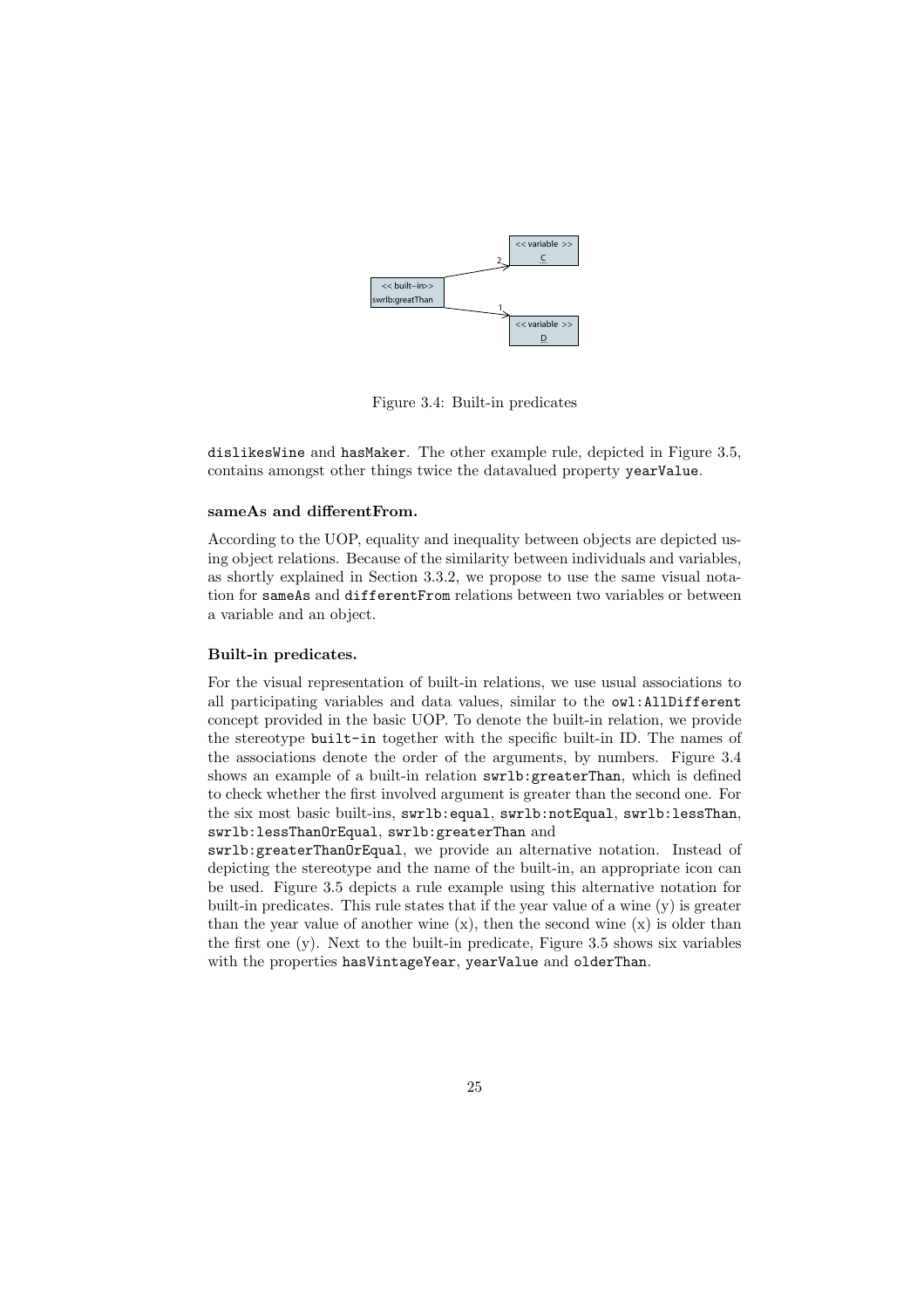![](_page_27_Figure_0.jpeg)

Figure 3.5: olderThan $(x, y)$  ← hasVintageYear $(x, u)$  ∧ hasVintageYear $(y, v)$  ∧ yearValue $(u, w)$  ∧ yearValue $(v, z)$  ∧ swrlb:greaterThan $(z, w)$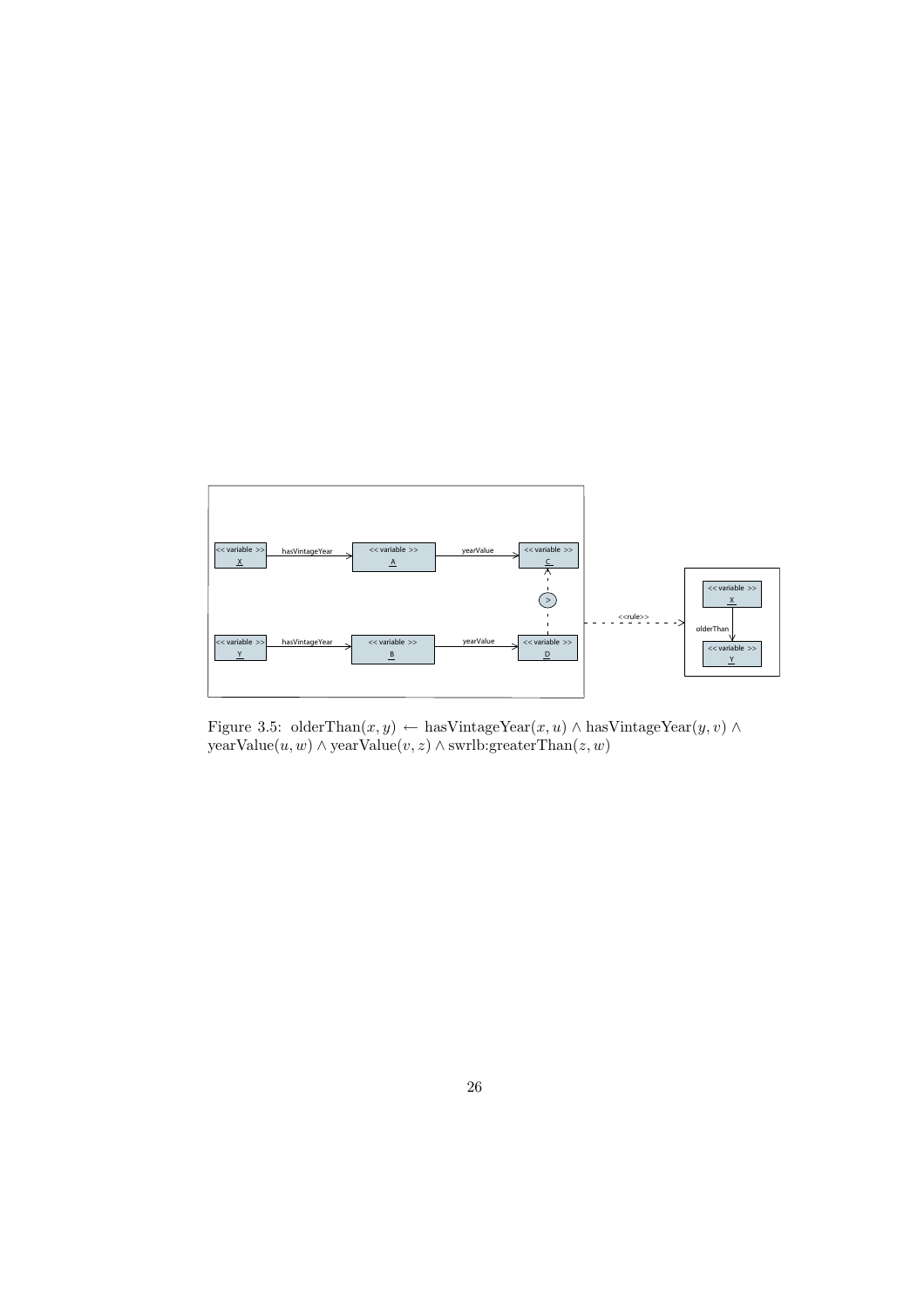# Chapter 4

# The Mapping Metamodel

# 4.1 Ontology Mapping Formalisms

In contrast to the area of ontology languages where the Web Ontology Language OWL has become a de facto standard for representing and using ontologies, there is no agreement yet on the nature and the right formalism for defining mappings between ontologies. In a recent discussion on the nature of ontology mappings, some general aspects of mapping approaches have been identified [SU05]. We briefly discuss these aspects in the following and clarify our view on mappings that is reflected in the proposed metamodel with respect to these aspects.

### 4.1.1 What do mappings define ?

In this paper, we restrict our attention to declarative mapping specifications. In particular, we see mappings as axioms that define a semantic relation between elements in different ontologies.

A number of different kinds of semantic relations have been proposed. Most common are the following kinds of semantic relations:

- **Equivalence**  $(\equiv)$  Equivalence states that the connected elements represent the same aspect of the real world according to some equivalence criteria. A very strong form of equivalence is equality, if the connected elements represent exactly the same real world object.
- **Containment**  $(\subseteq, \sqsupseteq)$  Containment states that the element in one ontology represents a more specific aspect of the world than the element in the other ontology. Depending on which of the elements is more specific, the containment relation is defined in the one or in the other direction.
- Overlap (o) Overlap states that the connected elements represent different aspects of the world, but have an overlap in some respect. In particular, it states that some objects described by the element in the one ontology may also be described by the connected element in the other ontology.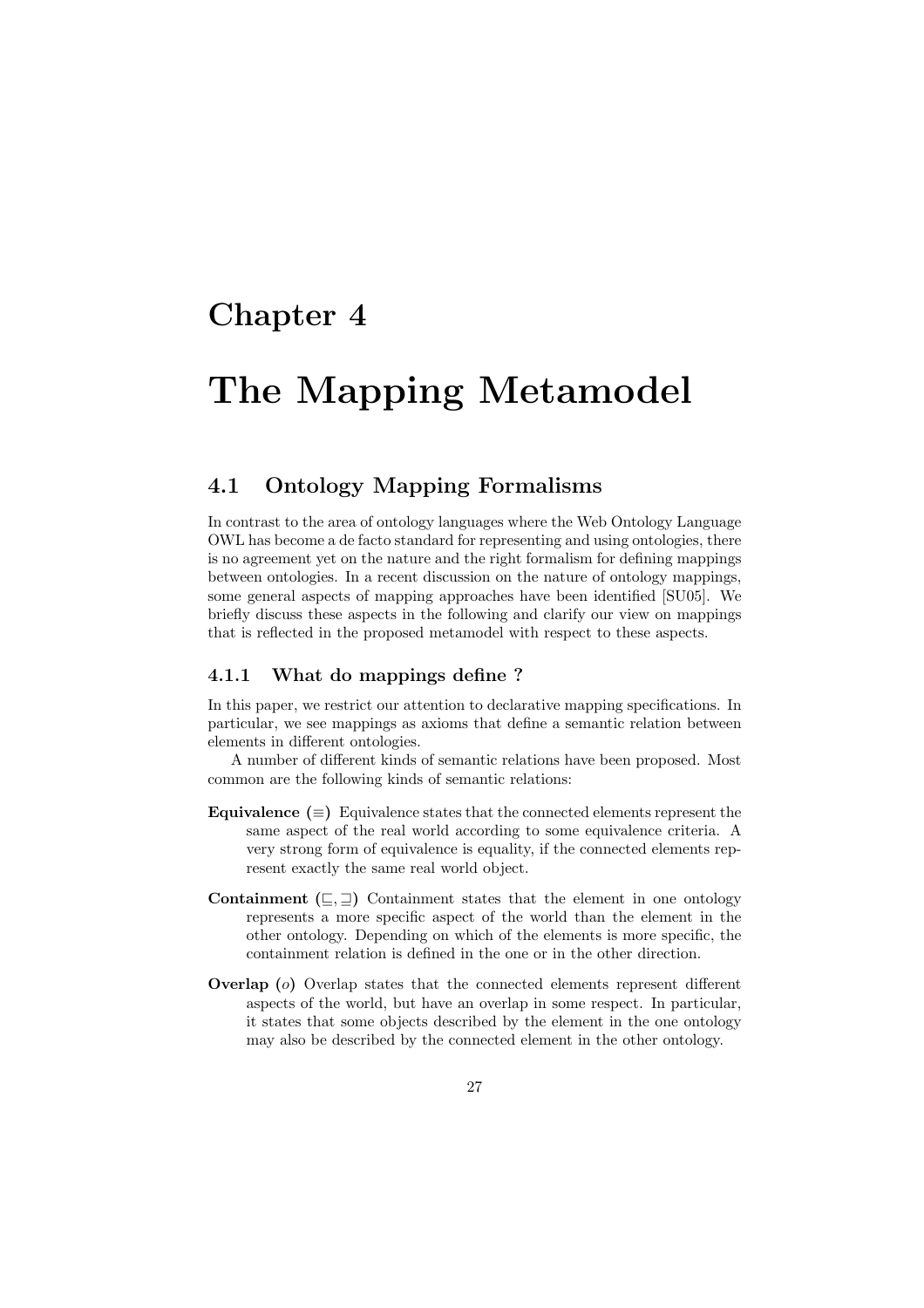In some approaches, these basic relations are supplemented by their negative counterparts. The corresponding relations can be used to describe that two elements are not equivalent ( $\neq$ ), not contained in each other ( $\not\sqsubseteq$ ) or not overlapping or disjoint respectively  $(\emptyset)$ . Adding these negative versions of the relations leaves us with eight semantic relations that cover all existing proposals for mapping languages. In addition to the type of semantic relation, an important distinction is whether the mappings are to be interpreted as extensional or as intensional relationships.

- Extensional In extensional mapping definitions, the semantic relations are interpreted as set-relations between the sets of objects represented by elements in the ontologies. Intuitively, elements that are extensionally the same have to represent the same set of objects.
- Intensional In the case of intensional mappings, the semantic relations relate the elements directly, i.e. considering the properties of the element itself. In particular, if two elements are intensionally the same, they refer to exactly the same real world object.

### 4.1.2 What do mappings preserve ?

It is normally assumed that mappings preserve the 'meaning' of the two models in the sense that the semantic relation between the intended interpretations of connected elements is the one specified in the mapping. A problem with this assumption is that it is virtually impossible to verify this property. Instead, there are a number of verifiable formal properties that mappings can be required to satisfy. Examples of such formal properties are the satisfiability of the overall model, the preservation of possible inferences or the preservation of answers to queries. Often, such properties can only be stated relative to a given application context, such as a set of queries to be answered or a set of tasks to be solved.

The question of what is preserved by a mapping is tightly connected to the hidden assumptions made by different mapping formalisms. A number of important assumptions that influence this aspect have been identified and formalized in [SSW05]. A first basic distinction concerns the relationship between the sets of objects (domains) described be the mapped ontologies. Generally, we can distinguish between a global domain and local domain assumption:

- Global Domain It is assumed that both ontologies describe exactly the same set of objects. As a result, semantic relations are interpreted in the same way as axioms in the ontologies. There are special cases of this assumption, where one ontology is regarded as a 'global schema' and describes the set of all objects, other ontologies are assumed to describe subsets of these objects.
- Local Domains It is not assumed that ontologies describe the same set of objects. This means that mappings and ontology axioms normally have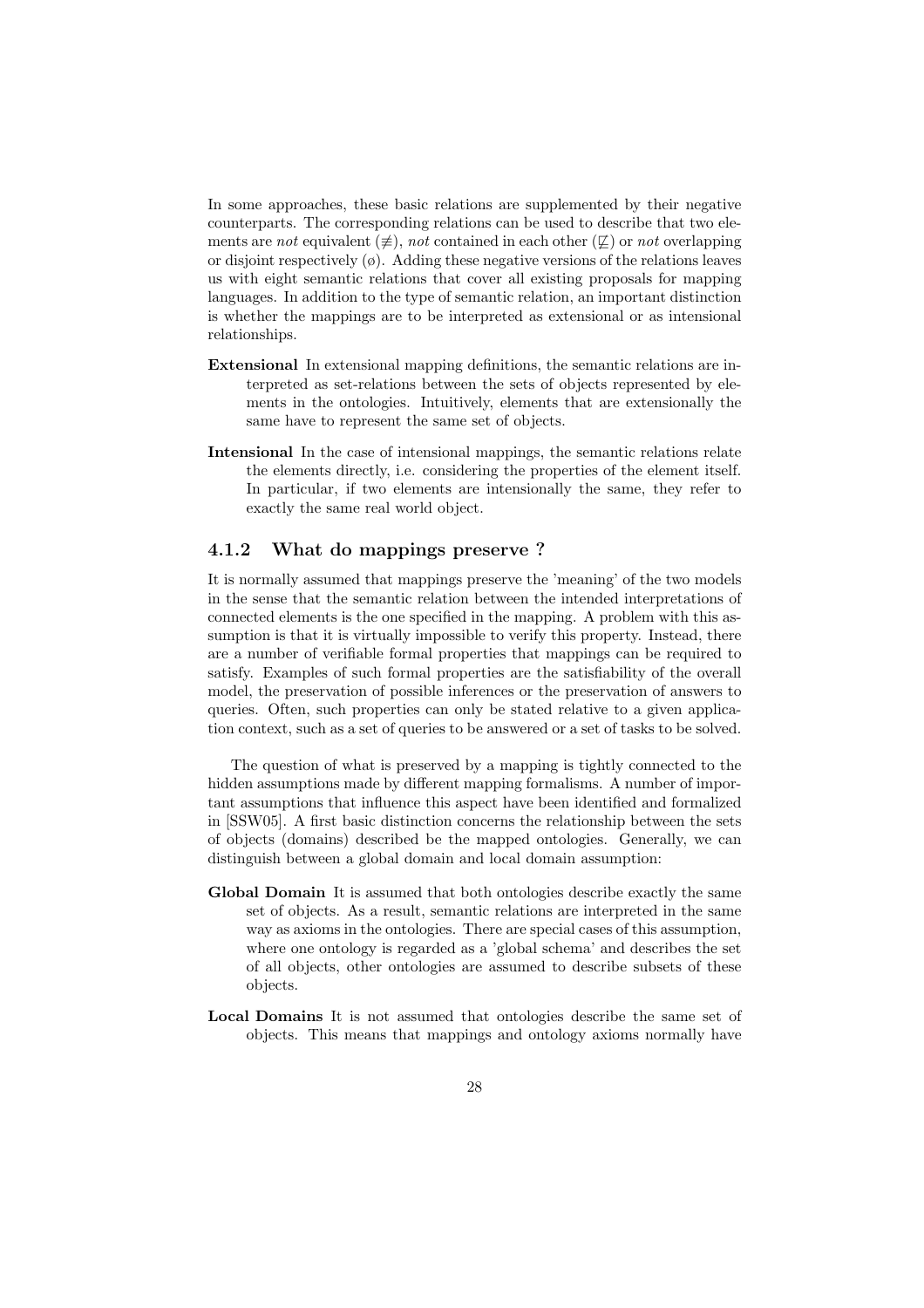different semantics. There are variations of this assumption in the sense that sometimes it is assumed that the sets of objects are completely disjoint and sometimes they are assumed to overlap each other.

These assumptions about the relationship between the domains is especially important for extensional mapping definitions, because in cases where two ontologies do not talk about the same set of instances, the extensional interpretation of a mapping is problematic as classes that are meant to represent the same aspect of the world can have disjoint extensions. In such cases, e.g. in C-OWL  $[\text{BGvH}^+03]$ , the relationship is not defined directly as a set relationship between the extensions of the concepts, but can be defined in terms of domain relations that connect the interpretation domains by codifying how elements in one domain map into elements of the other domain.

Other assumptions made by approaches concerns the use of unique names for objects - this assumption is often made in the area of database integration - and the preservation of inconsistencies across mapped ontologies. In order to make an informed choice about which formalism to use, these assumptions have to be represented by the modeler and therefore need to be part of the proposed metamodel.

### 4.1.3 What do mappings connect ?

In the context of this work, we decided to focus on mappings between ontologies represented in OWL DL. This restriction makes it much easier to deal with this aspect of ontology mappings as we can refer to the corresponding metamodel for OWL DL specified in [BH06a]. In particular, the metamodel contains the class OntologyElement, that represents an arbitrary part of an ontology specification. While this already covers many of the existing mapping approaches, there are a number of proposals for mapping languages that rely on the idea of view-based mappings and use semantic relations between (conjunctive) queries to connect models, which leads to a considerably increased expressiveness.

### 4.1.4 How are mappings organized ?

The final question is how mappings are organized. They can either be part of a given model or be specified independently. In the latter case, the question is how to distinguish between mappings and other elements in the models. Mappings can be uni- or bidirectional. Further, it has to be defined whether a set of mappings is normative or whether it is possible to have different sets of mappings according to different applications, viewpoints or different matchers.

In this work, we use a mapping architecture that has the greatest level of generality in the sense that other architectures can be simulated. In particular, we make the following choices:

• A mapping is a set of mapping assertions that consist of a semantic relation between mappable elements in different ontologies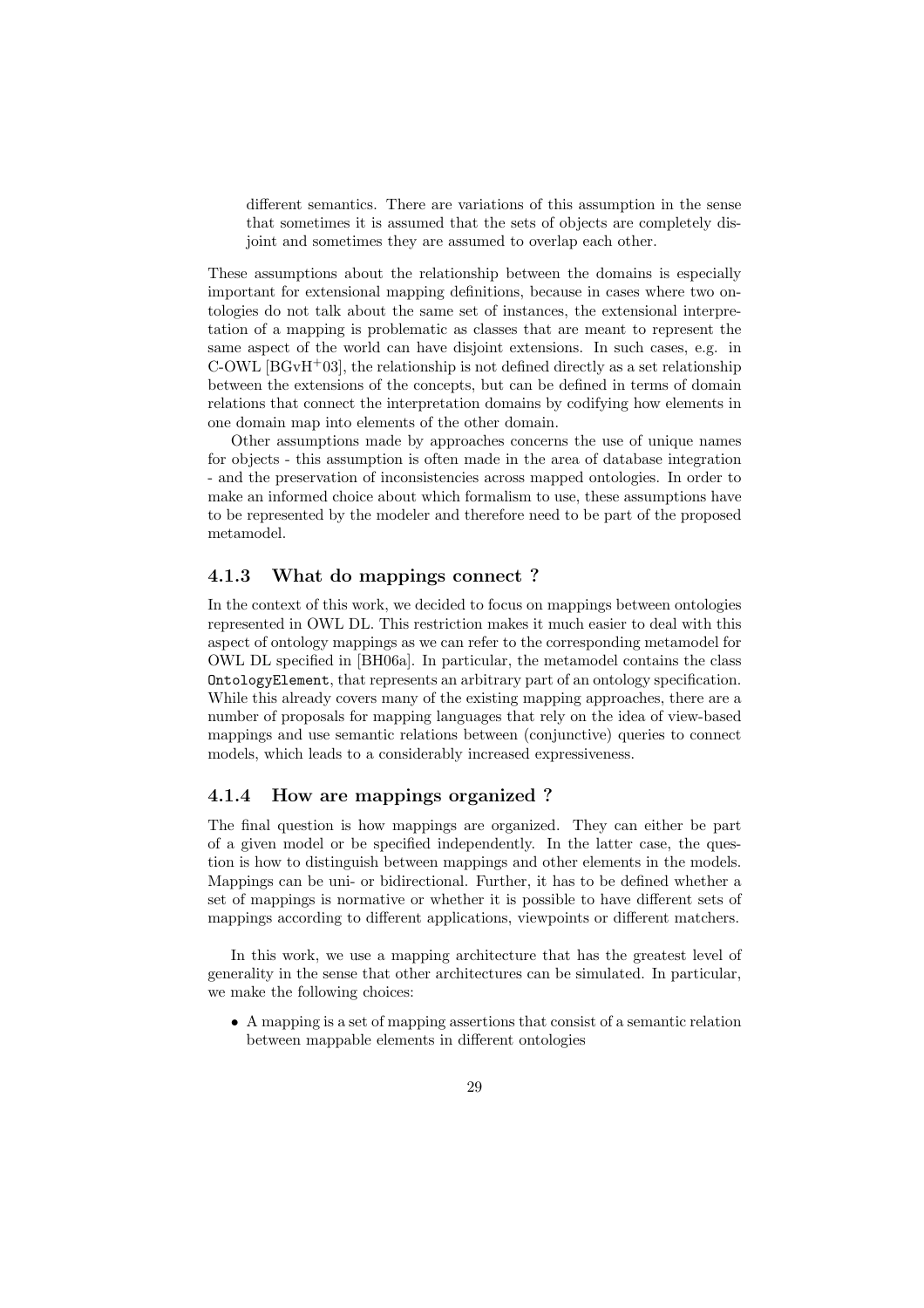• Mappings are first-class objects that exist independent of the ontologies. Mappings are directed and there can be more than one mapping between two ontologies

These choices leave us with a lot of freedom for defining and using mappings. Approaches that see mappings as parts of an ontology can be represented by the ontology and a single mapping. If only one mapping is defined between two ontologies, this can be seen as normative, and bi-directional mappings can be described in terms of two directed mappings.

## 4.2 A Metamodel for Ontology Mappings

We propose a formalism-independent metamodel for OWL ontology mappings. The metamodel is a consistent extension the metamodels for OWL DL ontologies and rules. It has constraints defined in OCL [WK04] as well, which are specified in footnotes.

Figure 4.1 shows the metamodel for mappings. In the figures, darker grey classes denote classes from the metamodels of OWL DL and rule extensions.

![](_page_31_Figure_5.jpeg)

Figure 4.1: Metamodel for ontology mappings

The central class in the metamodel is the class Mapping, having four attributes. The URI, defined by the attribute uri, allows to uniquely identify a mapping and refer to it as a first-class object. The assumptions about the use of unique names for objects and the preservation of inconsistencies across mapped ontologies, are defined through the boolean attributes uniqueNameAssumption respectively inconsistencyPreservation. For the assumptions about the domain, we defined an attribute DomainAssumption. This attribute may take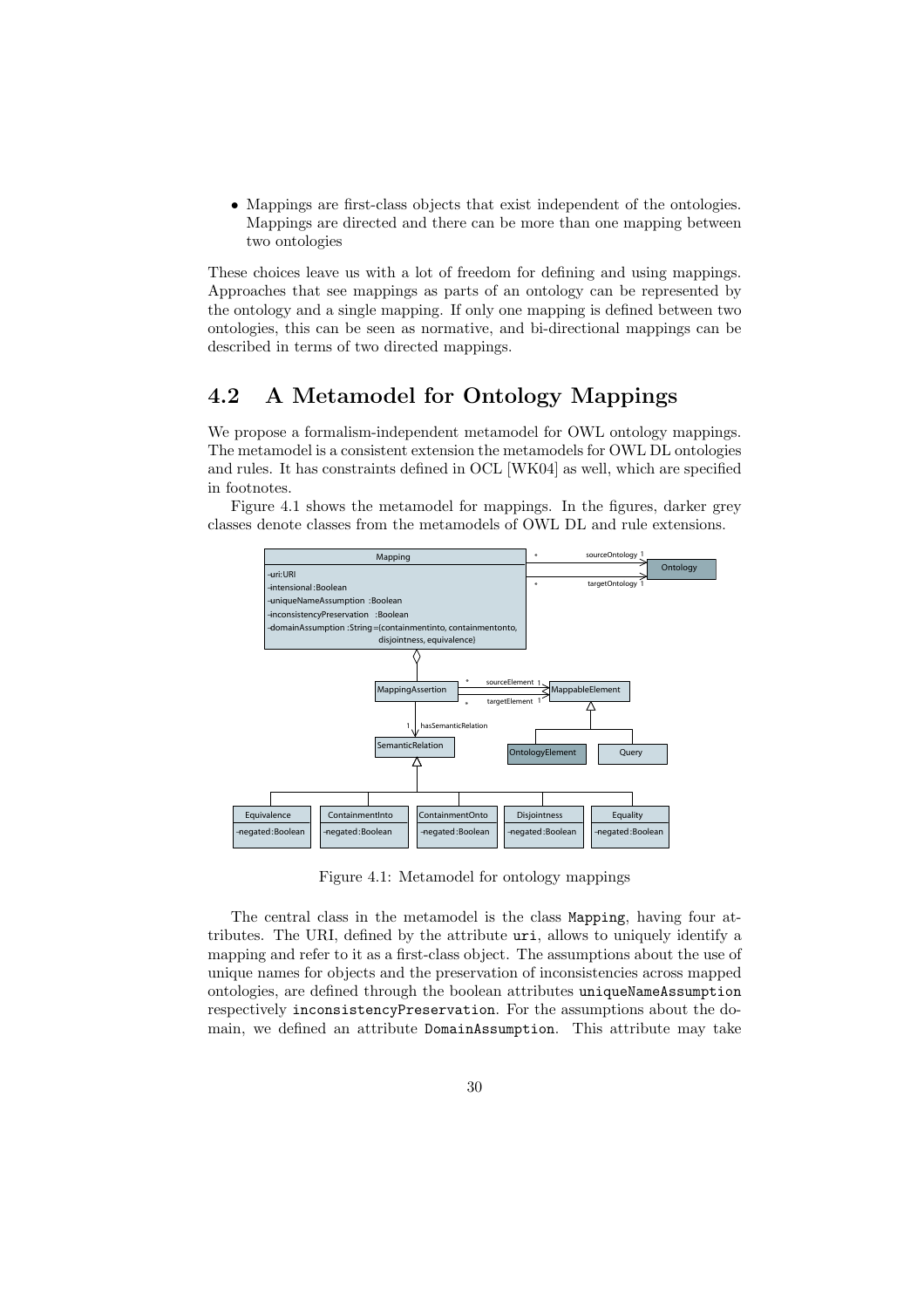![](_page_32_Figure_0.jpeg)

Figure 4.2: Metamodel for ontology mappings - definition of a query

specific values that describe the relationship between the connected domains: overlap, containment (in one of the two directions) or equivalence.

A mapping is always defined between two ontologies. An ontology is represented by the class Ontology in the OWL DL metamodel. Two associations from Mapping to Ontology, sourceOntology and targetOntology, specify the source respectively the target ontology of the mapping. Cardinalities on both associations denote that to each Mapping instantiation, there is exactly one Ontology connected as source and one as target.

A mapping consists of a set of mapping assertions, denoted by the MOF aggregation relationship between the two classes Mapping and MappingAssertion. The elements that are mapped in a MappingAssertion are defined by the class MappableElement. A MappingAssertion is defined through exactly one SemanticRelation, one source MappableElement and one target MappableElement. This is defined through the three associations starting from MappingAssertion and their cardinalities.

In Section 4.1.1, we have introduced four semantic relations along with their logical negation to be defined in the metamodel. Two of these relationship types are directly contained in the metamodel through the subclasses Equivalence and Overlap of the class SemanticRelation. The other two, containment in either direction, are defined through the subclass Containment and its additional attribute direction, which can be sound  $(\sqsubseteq)$  or complete  $(\sqsupseteq)$ .

The negated versions of all semantic relations are specified through the boolean attribute negated of the class SemanticRelation. The other attribute of SemanticRelation, interpretation, defines whether the mapping assertion is assumed to be interpreted intentionally or extensionally.

As discussed in Section 4.1, a mapping assertion can connect two mappable elements, which may ontology elements or queries. To support this, MappableElement has two subclasses OntologyElement and Query. The former is previously defined in the OWL DL metamodel, as shown in Figure ??. The class Query reuses constructs from the SWRL metamodel. The reason for reusing large parts of the rule metamodel lies in the fact that conceptually rules and queries are of very similar nature [TF05]: A rule consists of a rule body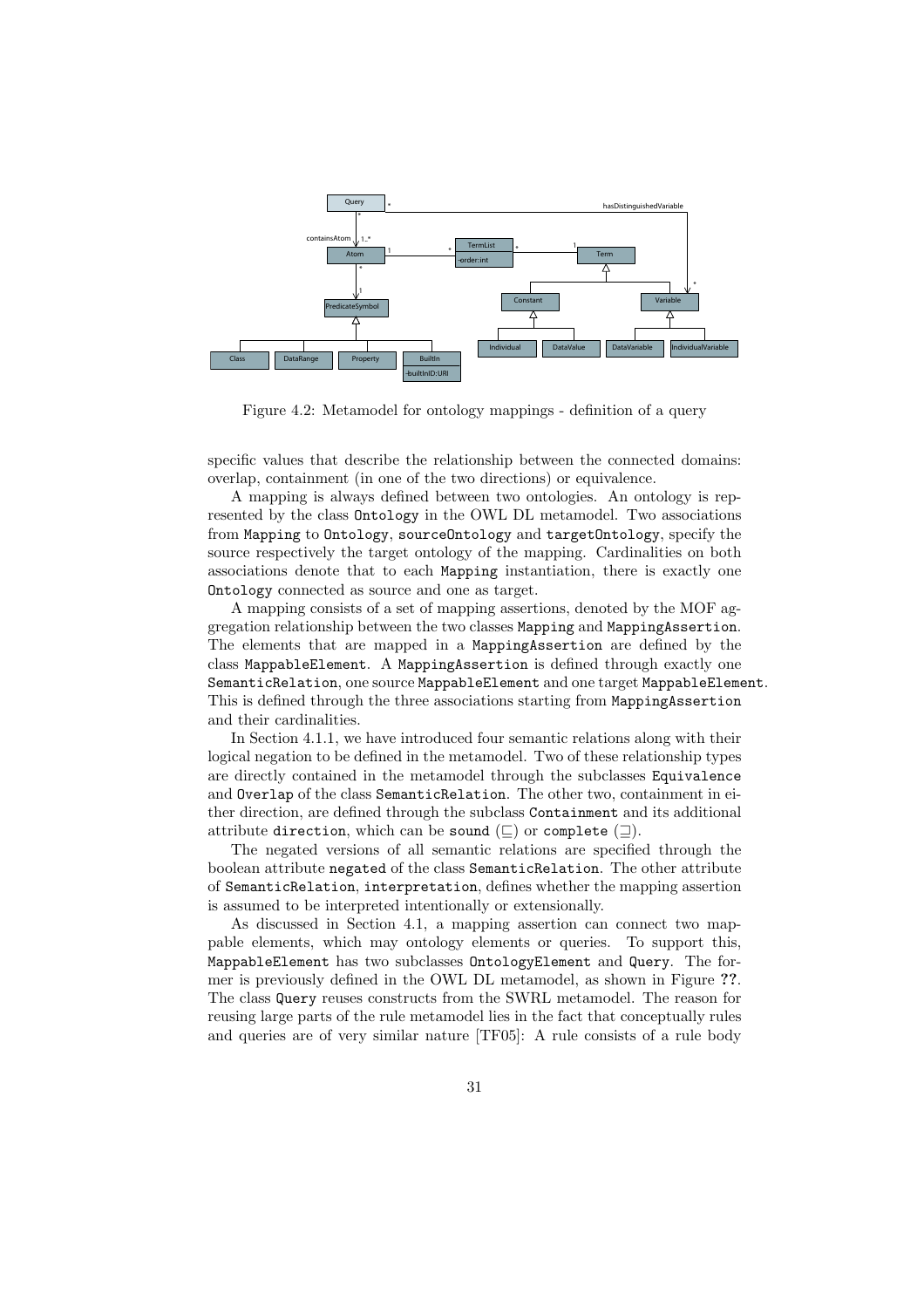![](_page_33_Figure_0.jpeg)

Figure 4.3: Visual notation for a mapping between two ontologies

(antecedent) and rule head (consequent), both of which are conjunctions of logical atoms. A query can be considered as a special kind of rule with an empty head. The distinguished variables specify the variables that are returned by the query. Informally, the answer to a query consists of all variable bindings for which the grounded rule body is logically implied by the ontology. Figure 4.2 shows this connection and shows how a Query is composed. They depict how atoms from the antecedent and the consequent of SWRL rules can be composed. Similarly, a Query also contains a PredicateSymbol and some, possibly just one, Terms. We defined the permitted predicate symbols through the subclasses Class, DataRange, Property and BuiltIn. Similarly, the four different types of terms are specified as well. The UML association class TermList between Atom and Term allows to identify the order of the atom terms. Distinguished variables of a query are differentiated through an association between Query and Variable.

### 4.3 A UML Profile for Ontology Mappings

This section describes the UML profile as a visual notation for specifying ontology mappings, based on the metamodel discussed in Section 4.2. Our goal is to allow the user to specify mappings without having decided yet on a specific mapping language or even on a specific semantic relation. This is reflected in the proposed visual syntax which is, like the metamodel, independent from a concrete mapping formalism. The UML profile is consistent with the design considerations taken for the previously defined UML profiles for OWL ontologies and rule extensions.

First of all, users specify two ontologies between which they want to define mappings. The visual notation for this as defined in our profile, is presented in Figure 4.3. Just as for ontologies as collections of ontology elements, we apply the UML grouping construct of a package to represent mappings as collections of mapping assertions. Attributes of the mapping, like the domain assumption, are represented between curly brackets.

In Figure 4.4, a source concept Publication is defined to be a special case of the target concept Entry. Figure 4.5 models Researcher Fowler and Author MartinFowler as two equivalent instances. The third example in Figure 4.6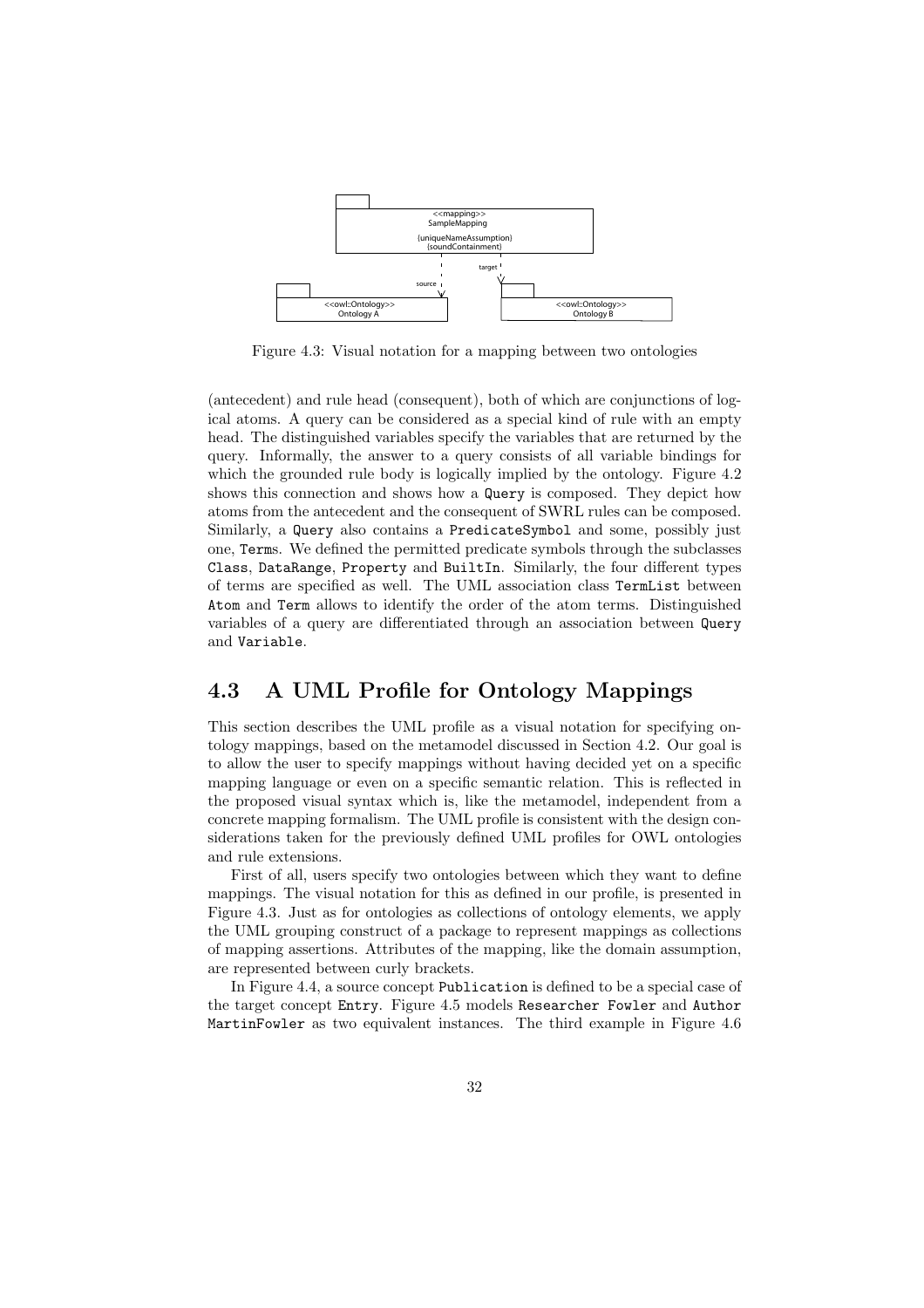relates two properties authorOf and creatorOf using an extensional containment relationship. Both source and target elements of mapping assertions

![](_page_34_Figure_1.jpeg)

Figure 4.4: Sample containment relation between two concepts

![](_page_34_Figure_3.jpeg)

Figure 4.5: Sample intensional equivalence relation between two individuals

![](_page_34_Figure_5.jpeg)

Figure 4.6: Sample extensional equivalence relation between two properties

are represented in a box, connected to each other via a dependency with the corresponding symbol of the semantic relation. In the first step of the process, when users just mark elements being semantically related without specifying the type of semantic relation, the dependency does not carry any relation symbol. Stereotypes in the two boxes denote source- and target ontology. Like defined in the metamodel, these mapped elements can be any element of an ontology (metaclass OntologyElement) or a query (metaclass Query). They are represented like defined in the UML profile for OWL and rules. The parts of the mappable elements which are effectively being mapped to each other, are denoted via a double-lined box, which becomes relevant if the mapped elements are more complex constructs, as explained in the following.

A more complex example mapping assertion is pictured in Figure 4.7. The example defines that the union of the classes PhDThesis and MasterThesis, is equivalent to the class Thesis.

Figure 4.8 shows another example of an equivalence relation between two expressions. It specifies that the class which is connected to the class Publication via a property authorOf with the someValuesFrom restriction, is equivalent to the class Author.

Figure 4.9 shows an example of an equivalence relation between two queries. The first query is about a Publication X with a Topic Y named Z. The target query is about an Entry X with subject Z. The mapping assertion defines the two queries to be equivalent. The effective correspondences are established between the the two distinguished variables X and Z, which are again denoted with a double-lined box.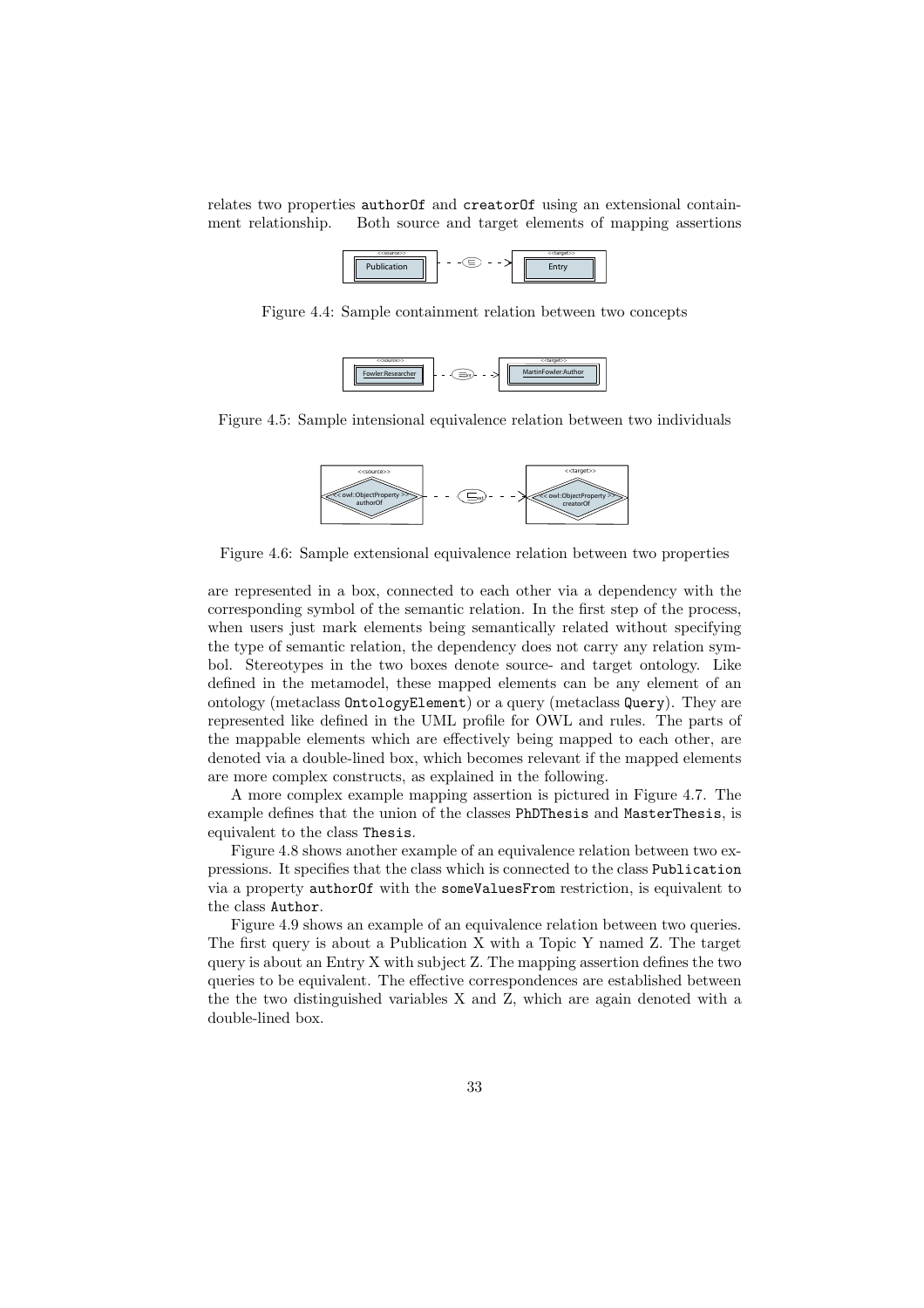![](_page_35_Figure_0.jpeg)

Figure 4.7: Sample equivalence relation between complex class descriptions

![](_page_35_Figure_2.jpeg)

Figure 4.8: Sample equivalence relation between complex class descriptions

![](_page_35_Figure_4.jpeg)

Figure 4.9: Sample equivalence relation between two queries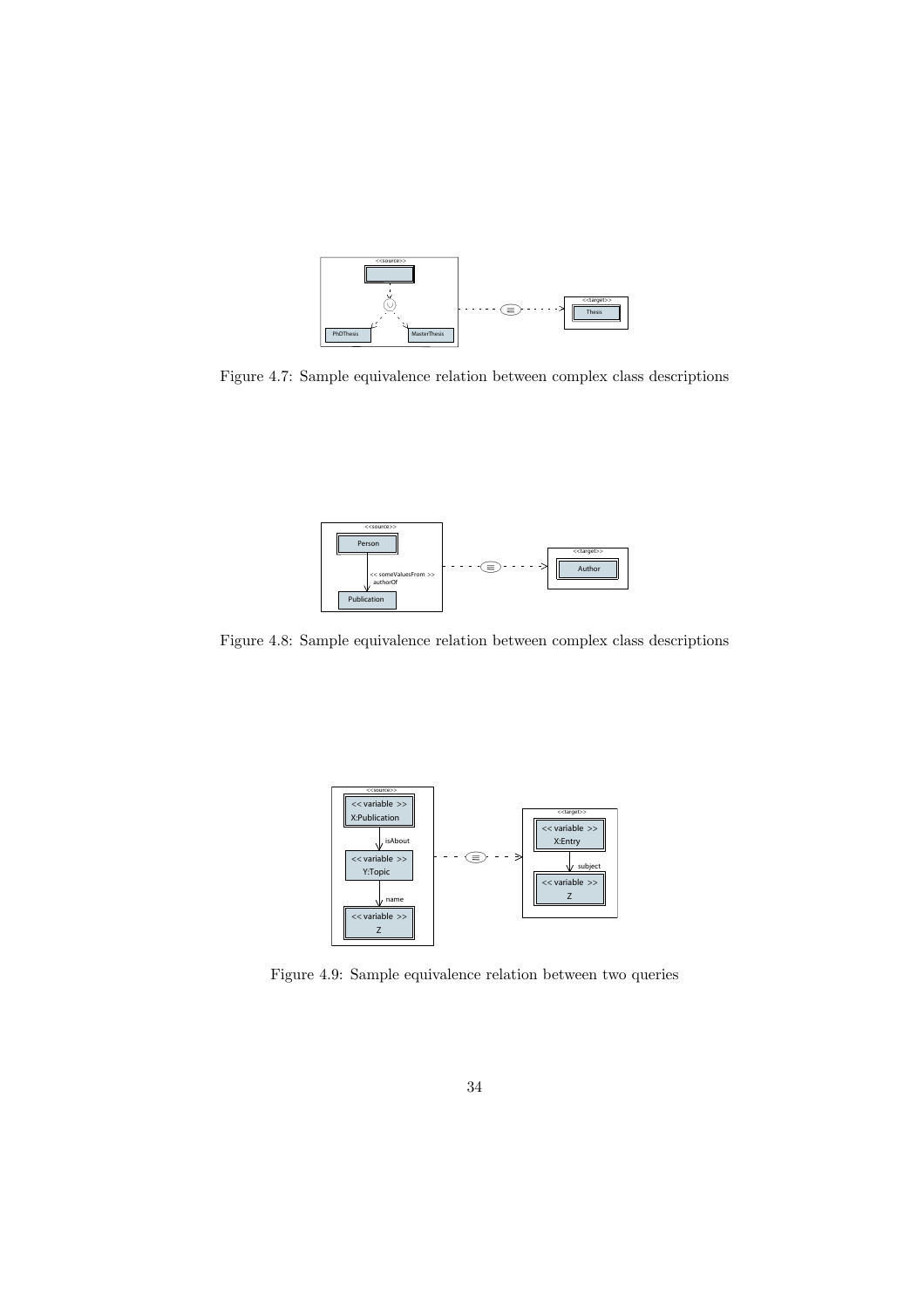# Bibliography

- [BGvH<sup>+</sup>03] P. Bouquet, F. Giunchiglia, F. van Harmelen, L. Serafini, and H. Stuckenschmidt. C-OWL: Contextualizing ontologies. In Second International Semantic Web Conference ISWC'03, volume 2870 of LNCS, pages 164–179. Springer, 2003.
- [BH06a] Saartje Brockmans and Peter Haase. A Metamodel and UML Profile for Networked Ontologies – A Complete Reference. Technical report, Universität Karlsruhe, April 2006. http://www.aifb.uni-karlsruhe.de/WBS/sbr/publications/ ontology-metamodeling.pdf.
- [BH06b] Saartje Brockmans and Peter Haase. A Metamodel and UML Profile for Rule-extended OWL DL Ontologies –A Complete Reference. Technical report, Universität Karlsruhe, March 2006. http://www.aifb.uni-karlsruhe.de/WBS/sbr/ publications/owl-metamodeling.pdf.
- [BVEL04] Saartje Brockmans, Raphael Volz, Andreas Eberhart, and Peter Loeffler. Visual modeling of owl dl ontologies using uml. In *Proceed*ings of the Third International Semantic Web Conference, pages 198–213, Hiroshima, Japan, November 2004. Springer.
- [HEC<sup>+</sup>04] Lewis Hart, Patrick Emery, Bob Colomb, Kerry Raymond, Sarah Taraporewalla, Dan Chang, Yiming Ye, and Mark Dutra Elisa Kendall. OWL full and UML 2.0 compared, March 2004. http://www.itee.uq.edu.au/\$\sim\$colomb/ Papers/UML-OWLont04.03.01.pdf.
- [HPSB<sup>+</sup>04] Ian Horrocks, Peter F. Patel-Schneider, Harold Boley, Said Tabet, Benjamin Grosof, and Mike Dean. SWRL: A Semantic Web Rule Language Combining OWL and RuleML. World Wide Web Consortium, May 2004. W3C Member Submission, http://www.w3. org/Submission/2004/SUBM-SWRL-20040521/.
- [IBM05] IBM, Sandpiper Software. Ontology Definition Metamodel, Fourth Revised Submission to OMG, November 2005.